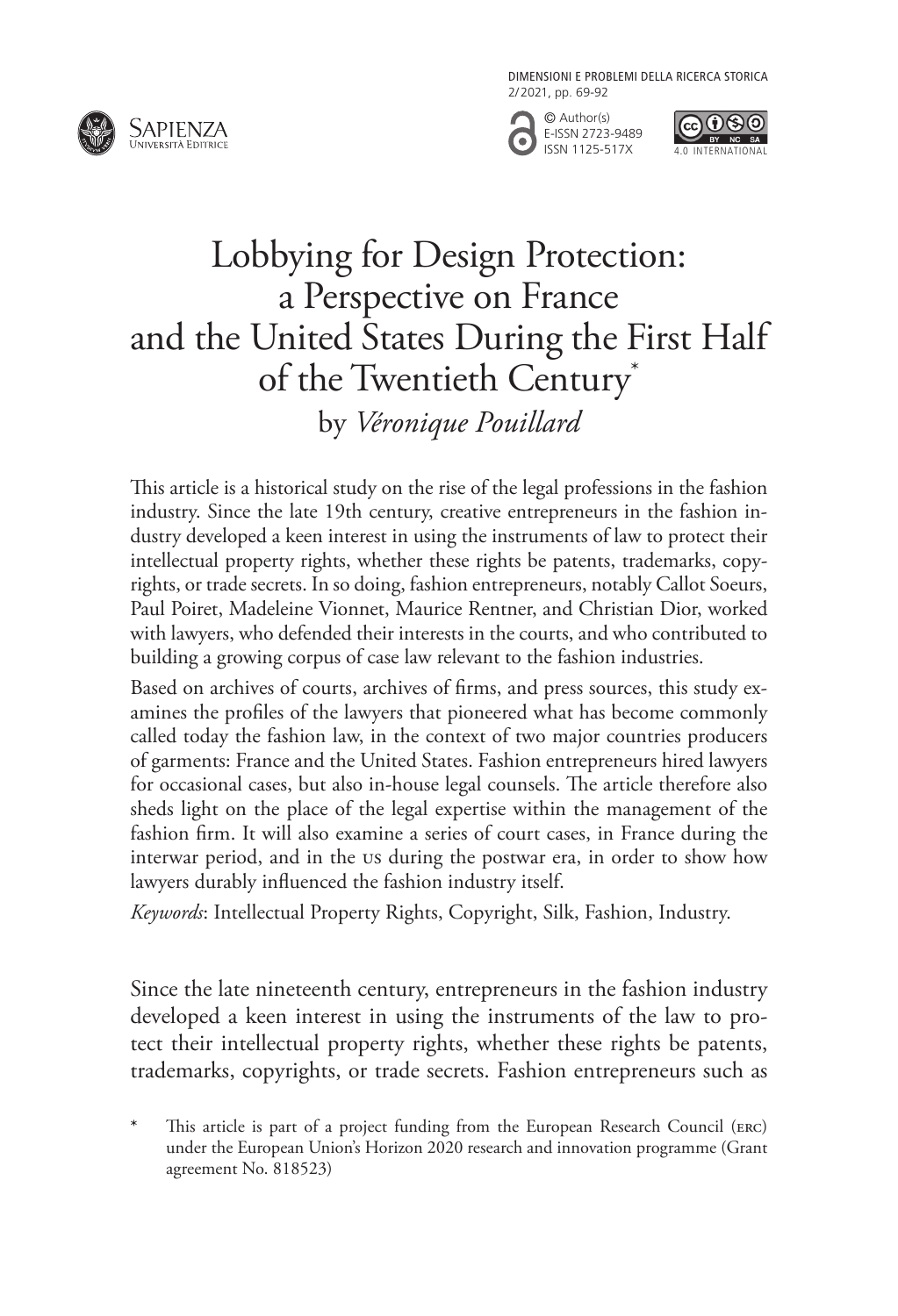Callot Soeurs, Paul Poiret, Madeleine Vionnet, Maurice Rentner, and many others worked with legal experts who defended their interests in the courts, and who contributed to building a corpus of case law relevant to the fashion industries. Based on sources from the press, courts, firms, and Congressional hearings, this paper examines the emergence of what has become commonly called today the fashion law, especially in the context of two major fashion producing countries, France and the United States.

Today fashion law has its dedicated media, including a website of the same name that regularly posts news about intellectual property, branding, and thorny examples of infringements to, or enforcement of, intellectual property rights in the realm of fashion. Several prestigious universities offer programs specialized in fashion law. A growing corpus of literature addresses the subdiscipline<sup>1</sup>. Fashion law has not remained the prerogative of a handful of specialized experts. It is also a topic of interest in popular culture, as shown for example in the dedicated media account called *Diet Prada*, that has over the last three years gone through a successful operation of monetization, thereby allowing the co-founders of the media account to receive a living wage for running it<sup>2</sup>. Last but not least, fashion designers themselves, for example Dapper Dan and Virgil Abloh, have based some of their creations on transgressing and contesting the contours of intellectual property<sup>3</sup>.

Historians have from some time started to address the questions of creativity and law in the fashion industry. Earliest works took a point of departure in the history of commerce and fashion trade. Then, several studies approached questions of authenticity, counterfeits, piracy, and also tried to understand how grey zones of imitation functioned. Such studies have diversified, following diverse branches of intellectual property. Among those, some are about patenting fashions designs and

**<sup>1</sup>** S. Scafidi, *Who Owns Culture? Appropriation and Authenticity in American Law*, Rutgers University Press, Brunswick 2005; S.B. Marcketti, J.L. Parsons, *Knock it off: A History of Design Piracy in the US Women's Ready-to-Wear Apparel Industry*, Texas Tech University Press, Lubbock 2016.

**<sup>2</sup>** C. Battan, *Trend Spotting at Zara with Diet Prada*, in "The New Yorker", 28 August 2018, https://www.newyorker.com/magazine/2018/09/03/ trend-spotting-at-zara-with-diet-prada.

**<sup>3</sup>** D.R. Day, *Dapper Dan: Made in Harlem: A Memoir*, Random House, New York 2020; D.Kasnic, *Virgil Abloh 1980-2021*, in "The New York Times*"*, 28 November 2021.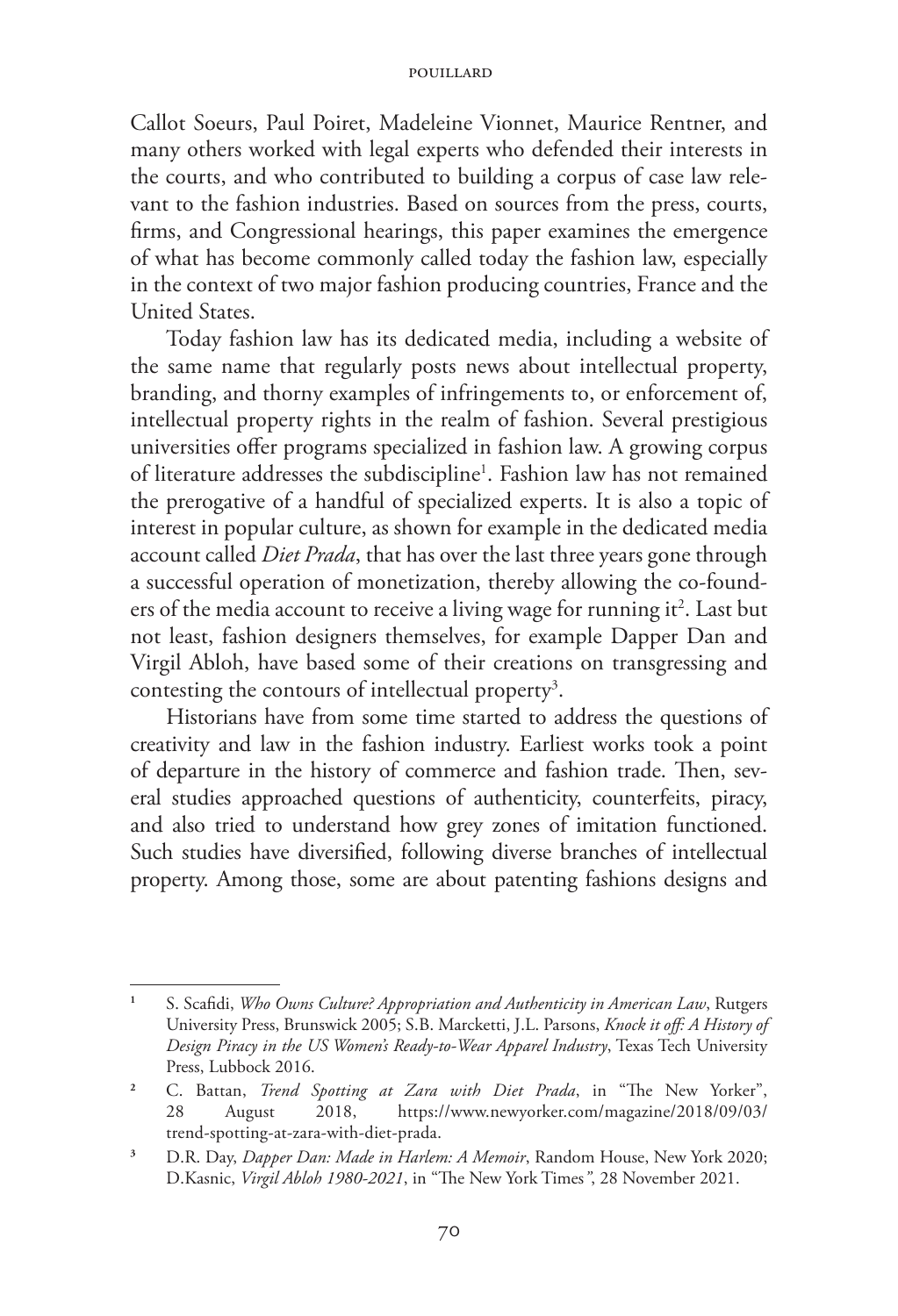textiles<sup>4</sup>. Other works focus on industrial design<sup>5</sup>. Related to industrial design, scholars have also extensively studied brands and trademarks, in some cases with a focus on fashion, or even about specific aspects, such as labels of origin and labels for greener brands<sup>6</sup>. Yet other scholars have approached questions of copyright, often in line with the work of lawyers, to examine the industries considered to be situated at the edge of art and commerce7 *.* Such industries raise difficult questions about intellectual property. Should the commercial or the artistic components of creativity be protected? Should art and commerce be protected using the same legal tools for both? How to protect creativity in industries where signatures may not be visible, and where citations may be indirect, implicit, or inexistent? Should mass-produced objects enjoy the protection of intellectual property? Such issues arose along with the question of compensating designers and entrepreneurs for their efforts and investments.

# **The early phase of fashion law**

Publications have shown that motivations for fashion entrepreneurs to protect and defend their intellectual property rights included the defense of their status as artists, business strategies to overcome competition from rival entrepreneurs, and protectionist views on the supremacy of the French fashion industries.

Among the first entrepreneurs who used the law to protect their creativity, French entrepreneurs hold, as far as existing research shows, the lion's share. Paul Poiret, Marie Gerber Callot, and her employee and later on independent entrepreneur, Madeleine Vionnet, gained visibility when they sued counterfeiters in the courts. Poiret was among the first

**<sup>4</sup>** K.W. Swanson, *Getting a Grip on the Corset: Gender, Sexuality, and Patent Law*, in "Yale Journal of Law and Feminism", xxIII, 2011, pp. 57-116; K. Jungnickel, *Bikes and Bloomers: Victorian Women Inventors and Their Extraordinatory Cycle Wear*, Goldsmiths Press, London 2018.

**<sup>5</sup>** A. Millet, *Vie et destin d'un dessinateur textile, d'après le journal d'Henri Lebert (1794- 1862)*, preface by Philippe Minard, Champ Vallon, Seyssel 2018.

**<sup>6</sup>** Sara Cavagnero is currently writing a PhD dissertation on IP law for sustainability in the fashion industry. S. Cavagnero, *Governing the fashion industry (through) intellectual property assets: systematic assessment of individual trade marks embedding sustainable claims*, in "Journal of Intellectual Property Law & Practice", xvi, 2021, 8, pp. 850-68.

**<sup>7</sup>** R. Dreyfuss, J.C. Ginsburg, *Intellectual Property at the Edge. The Contested Contours of IP,* Cambridge University Press, Cambridge 2014; N. Troy, *Couture Culture. A Study in Modern Art and Fashion*, The MIT Press, Cambridge 2003; M.L. Stewart, *Dressing Modern Frenchwomen: Marketing Haute Couture, 1919-1939*, Johns Hopkins University Press, Baltimore 2008.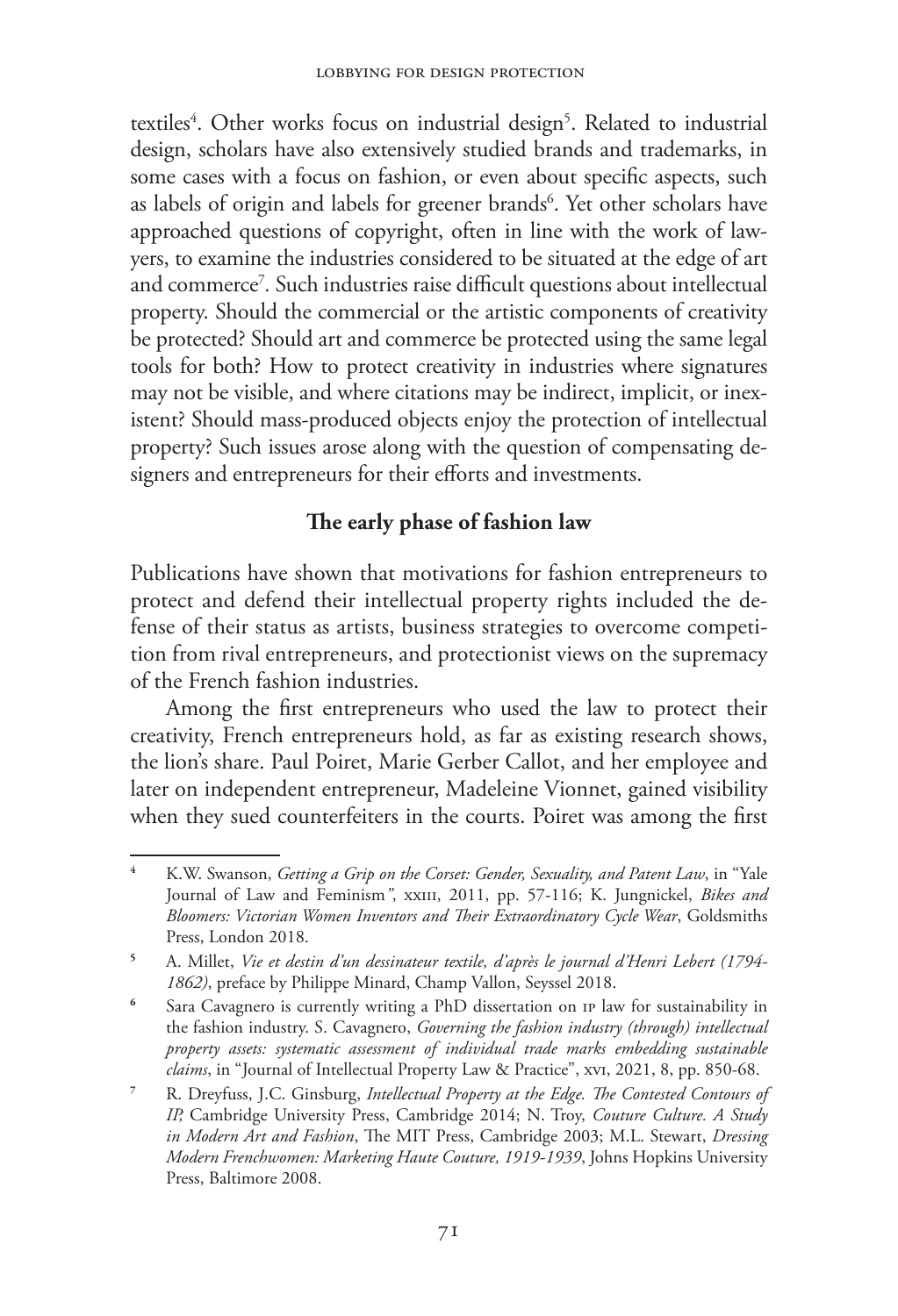who tried to sue counterfeiters of his designs in the United States courts. Although he failed to get American counterfeiters condemned, he managed to mobilize his fellow couturiers to demand a greater protection of design. Poiret's campaigning has been studied extensively by Nancy Troy, who showed that the lobbying efforts deployed by the French couturiers were consistent with the process of affixing artistic signatures to serialized objects by the artists of the *ready-made* movement, including Marcel Duchamp. These designers responded to the potential problem of the loss of aura resulting from the mechanical reproduction of artistic production, by using the law to reinforce the authenticity of their production<sup>8</sup>.

Poiret's active lobbyism showed its limits rather fast. During First World War, his discourse on the necessity to protect fashion design took a nationalistic turn. Some of his peer couturiers feared that this would deter their cosmopolitan clientele to buy from them. Several couturiers detached themselves from Poiret's syndicate of protection of couture, and most of their lobbying efforts were redirected towards the activities of the Chambre Syndicale de la Couture parisienne, an organization whose members entertained more moderate views<sup>9</sup>.

## **Protecting fashion design in Paris**

Couturiers communicated their views on creation, authenticity, and piracy to the press, and they lobbied the French government in order to obtain a better protection of their intellectual property rights. Among them was Marie Gerber-Callot, the eldest of four sisters at the helm of the house of Callot. Her husband, Pierre Gerber, became in 1930 the president of the Chambre Syndicale de la Couture parisienne. In this role, Gerber developed the habit and culture, internal to the trade association, that haute couture houses should remain in Paris and produce all their designs, garments, and accessories in France. In times of economic crisis, this policy aimed to reinforce the national economy, and to keep employment in France.

**<sup>8</sup>** N. Troy, *Couture Culture. A Study in Modern Art and Fashion*, The MIT Press, Cambridge 2003, pp. 202-3; W. Benjamin, *L'Oeuvre d'art à l'époque de sa reproductibilité technique* (1939), *Oeuvres III*, Gallimard, Paris 2000, pp. 269-316; H. Schwartz, *The Culture of the Copy. Striking Likenesses, Unreasonable Facsimiles*, Zone Books, New York 1996, pp. 140-1.

**<sup>9</sup>** M. Bass-Krueger, *From the Union parfaite to the Union brisée: The French couture industry and the Midinettes during the Great War*, in "Costume", xxxxvii, 2013, 1, pp. 28-44; V. Pouillard, W. Dorogova, *Couture ltd.: French Fashion's Debut in London's West End*, in "Business History", published online, 20 February 2020, pp. 1-23, poi: https://doi.org /10.1080/00076791.2020.1724286.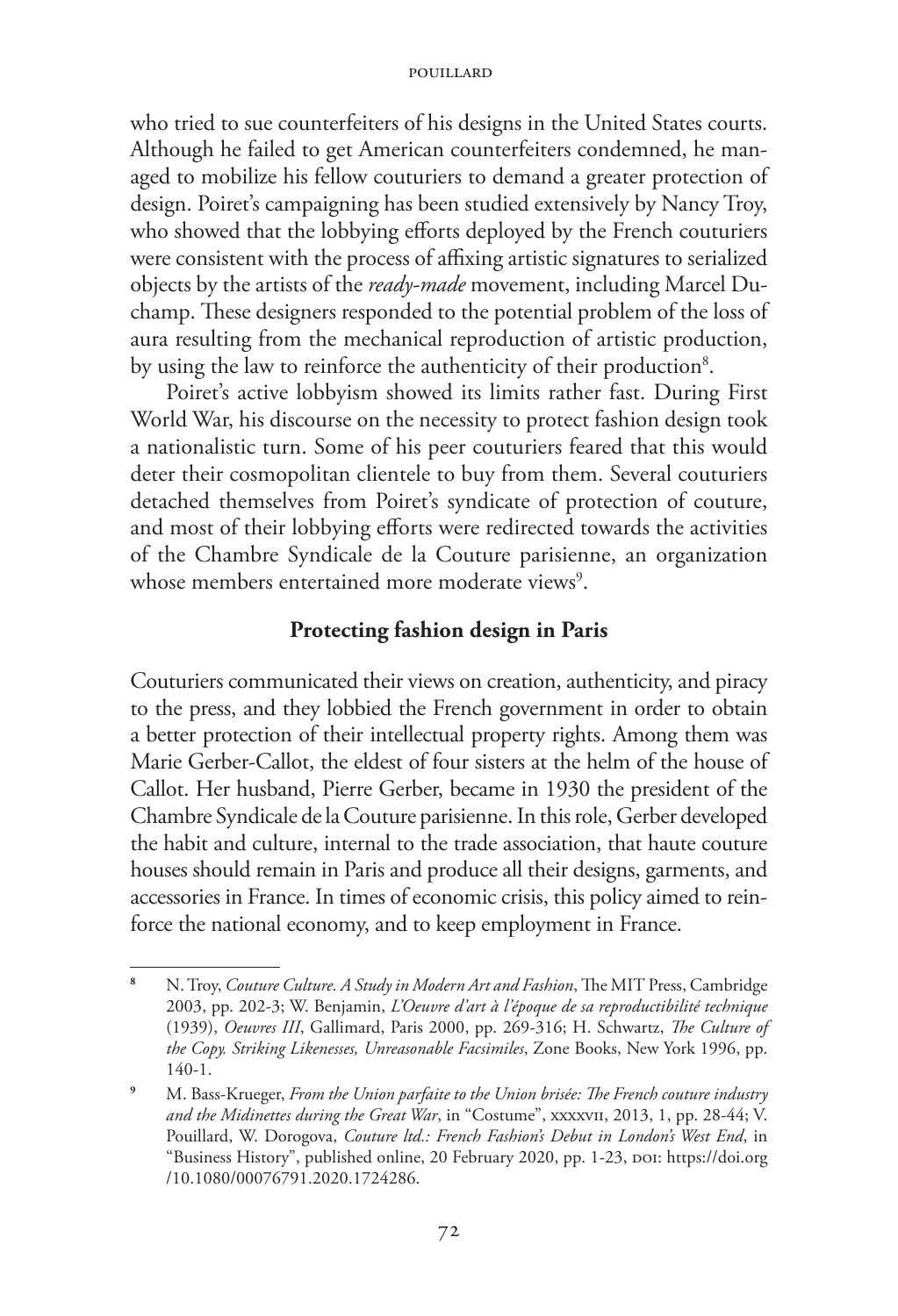Gerber was a pioneer in setting up a special system of agreements for the reproduction of haute couture designs abroad, with foreign buyers. Couturiers were generally eager to sell their designs for authorized reproduction to high-grade manufacturers abroad, if not in France. These couturiers were incensed when they understood that their designs were sneaked out, copied without authorization, and that the copies retailed at various points of sale. Reproduction could be either line-for-line copies in high quality fabrics, or low-grade renditions in inferior materials.

The challenge for the cluster of Paris designers was how to sell the product of their creativity, and receive a fee for its dissemination. During the interwar period, nearly all couturiers remained convinced that the haute couture production had, following Gerber's guidelines, to be made in Paris. Foreign buyers were admitted in the couture salons, where they were encouraged to purchase. In some firms, the visitors had to commit to buying at least a few designs. They paid a one-time fee that authorized them to manufacture reproductions of these designs in their home country. Gerber and his peer couturiers knew that this method had its limits. Many of these foreign corporate buyers would buy the required number of designs, but also copy a few others, and then a much larger amount of copying went on outside of the couturiers' control.

During the Great Depression, Gerber experimented with new ways to capitalize on Paris design, and therefore he experimented with the drafting of special agreements authorizing clusters of foreign buyers to reproduce Paris designs for a fee, or a right of vision. The market that Gerber chose as a laboratory for this intellectual property right policy was Belgium, a small neighboring country, where French was the main business language. Belgian industrialists were capable of making reproductions of Paris fashions that did not betray the quality of the originals. The agreement developed during the Great Depression, and it resulted in cordial exchanges between the French and the Belgian entrepreneurs. It was also, to some extent, an experiment that would pave the way for the agreements that the Paris couturiers made with the French province dressmakers in the postwar era<sup>10</sup>.

The project was that the agreement with the Belgian couturiers would be followed by similar agreements with the German and the US

**<sup>10</sup>** V. Pouillard, *Aménager les échanges entre acheteurs belges et créateurs parisiens*: *la constitution d'une Chambre syndicale de Haute Couture belge pendant l'entre-deux-guerres*, in "Journal of Belgian History", xxxvi, 2006, 3-4, pp. 409-52; D. Grumbach, *Histoires de la mode*, Editions du Regard, Paris 2008, pp. 93, 106, 141.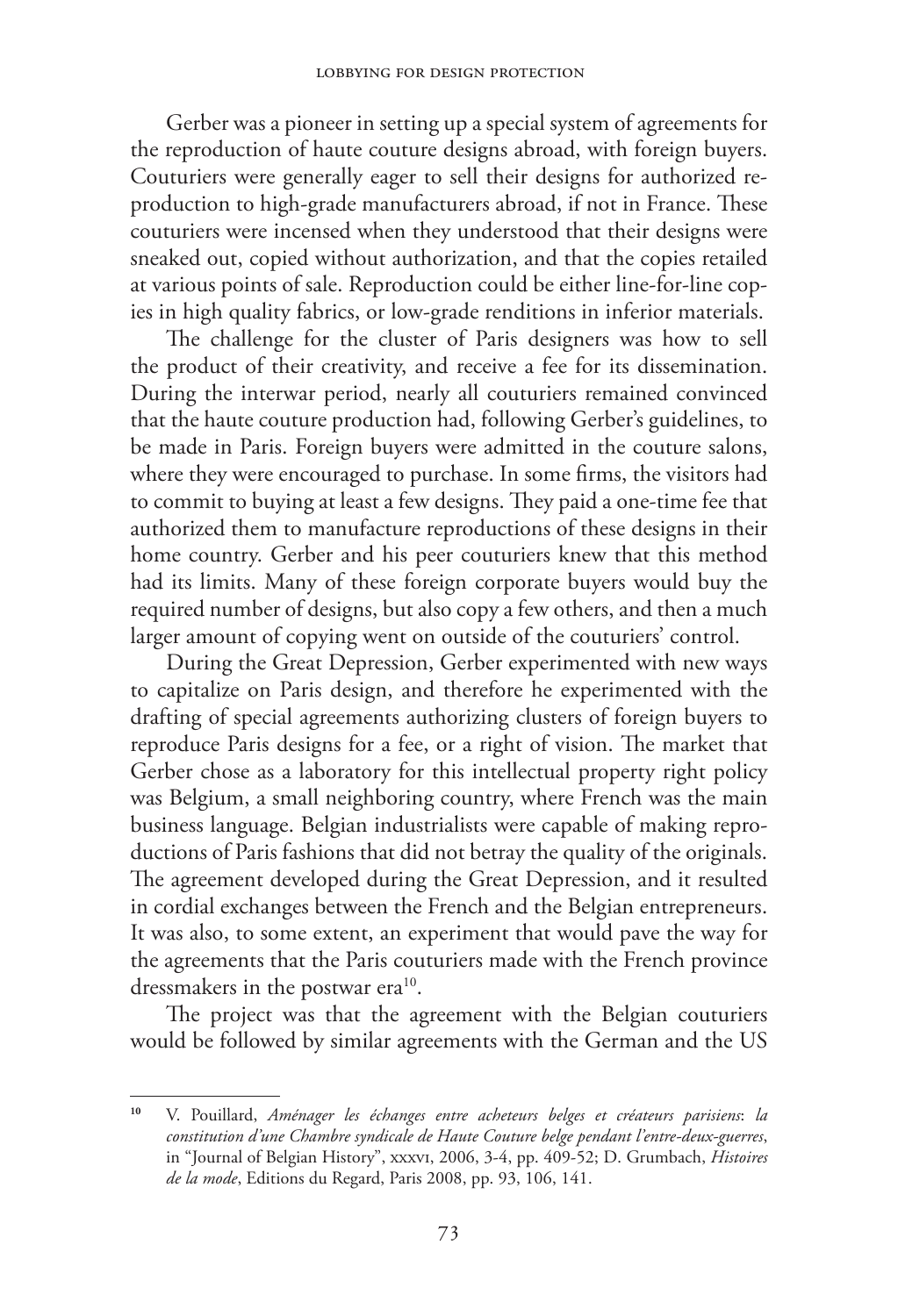manufacturers, but this did not happen. It is plausible that the size of these industries, and the greater division between quality lines that this entailed, were reasons why the Belgian agreements were not extended to further countries. In the postwar era, besides the agreements passed by the Paris couturiers with the province manufacturers, a new business model came about. Contrary to Gerber's policy of keeping all of haute couture's manufacturing at home, couturiers experimented with branded ready-to-wear lines, that they designed especially to be reproduced overseas. This allowed to cut down the costs, and to maintain the brand signature of haute couture<sup>11</sup>.

# **Early activity of managers lobbying for fashion law**

Before such systems of licenses spread out, the interwar couturiers tried to protect their designs using various methods. Histories of haute couture show that designers entertained a complex relation to the high arts. Many were art collectors, and many practiced one or several high-brow arts. Some of them, such as in the well-known case of Jacques Doucet, employed their revenue to grow a collection of fine art. Yet couturiers, even ones that are now considered to have developed revolutionary forms in their craft, did not necessarily describe themselves as artists, but these same couturiers went to the courts to defend their creations. Most active in that domain was a former employee of Marie Gerber-Callot, Madeleine Vionnet. Known as a fashion virtuoso whose creativity is revered by the connoisseurs to this day, Vionnet was also a pioneer in her use of the law.12

Vionnet worked, during her career as a couturiere, with several managers and lawyers. She hired successively two directors for her firm, Louis Dangel during the 1920s, and Armand Trouyet during the 1930s, who became early experts in questions of intellectual property. Vionnet also paid lawyers to represent her in court, such as Maître Flach, who represented

**<sup>11</sup>** A. Palmer, *Dior: A New Look, A New Enterprise (1947-1957)*, Victoria & Albert Museum, London 2009; T. Okawa, *Licensing and the Mass Production of Luxury Goods*, in *The Oxford Handbook of Luxury Business*, eds. P.Y. Donzé, V. Pouillard, J. Roberts, Oxford University Press, Oxford 2021, published online: https:// www.oxfordhandbooks.com/view/10.1093/oxfordhb/9780190932220.001.0001/ oxfordhb-9780190932220-e-11.

**<sup>12</sup>** M.E. Davis, *Classic Chic: Music, Fashion, and Modernism*, University of California Press, Berkeley 2008.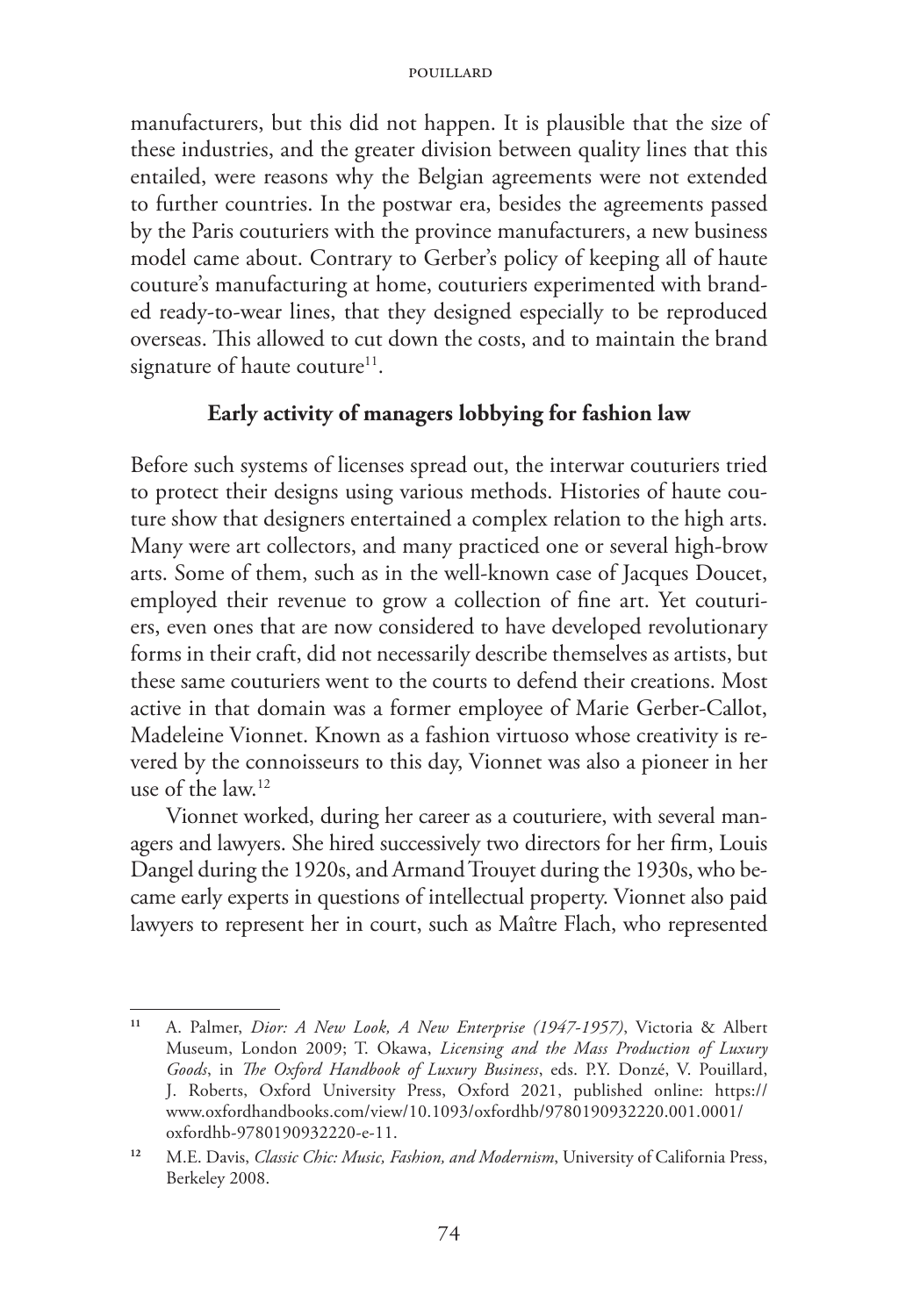her in counterfeiting cases, and when she was sued by former employees at the labor court, the Prud'Hommes, for conflicts in the workplace<sup>13</sup>.

The first manager hired by Vionnet, Louis Dangel, was born in Besançon in 1881 in a modest background. His father was an employee of the French postal service. Dangel started a career as a journalist in 190214. He remained an administrator in the fashion press, for the *"*Revue de la Femme" and the famed "Gazette du Bon Ton", renowned for its refined content and illustrations commissioned to avant-garde artists. Dangel entered in January 1919 in the service of Vionnet as her managing director for a renewable term of five years<sup>15</sup>. Dangel had full power to administer the firm's finances and personnel. He advised Vionnet on the direction of her couture establishment, including her representation at the professional association Chambre Syndicale de la Couture parisienne, an association that took collective decisions on behalf of haute couture firms. Dangel also counseled Vionnet on intellectual property. Besides his appointment, he held various mandates during his career: as an administrator on the board of Lauvois, a firm specialized in perfumes and furs, and on the boards of the *"*Revue de la Femme" and the "Gazette du Bon Ton". Dangel participated to the creation of a charitable association, *Jardin des Fleurs*, aiming to offer holidays to couture workers, a purpose aligned with Vionnet's charitable work. In 1925, Dangel was treasurer and member of the committee of the class 20, that gathered the fashion industrialists at the Paris Exhibition of Decorative Arts, an event that created a momentum for the Art Deco aesthetics.

Dangel's connections with the media may have influenced his management, notably for the publicity of Madeleine Vionnet, for whom he organized a sophisticated media plan, while at the same time defending her portfolio of intellectual property rights. Dangel also helped Vionnet organize her travel to New York in 1924, where she took an entire collection to showcase on one floor of the New York department store Hickson's.

In 1922, Dangel became a founding member and president of a non-profit association, the Association pour la Défense des Arts Plastiques et Appliqués, with the purpose of defending the artistic property in the realm of applied arts, mostly arts and crafts and luxury business. Members

**<sup>13</sup>** V. Pouillard, *Paris to New York. The Transatlantic Fashion Industry in the Twentieth Century*, Harvard University Press, Cambridge (Massachusetts) 2021, pp. 43-68.

**<sup>14</sup>** French National Archives, Léonore database, Louis Dangel, Légion d'Honneur file. Https://www.leonore.archives-nationales.culture.gouv.fr/ui/notice/99556.

**<sup>15</sup>** Union Centrale des Arts Décoratifs, Paris, Centre de Documentation, Madeleine Vionnet, box 2, file "Directeurs".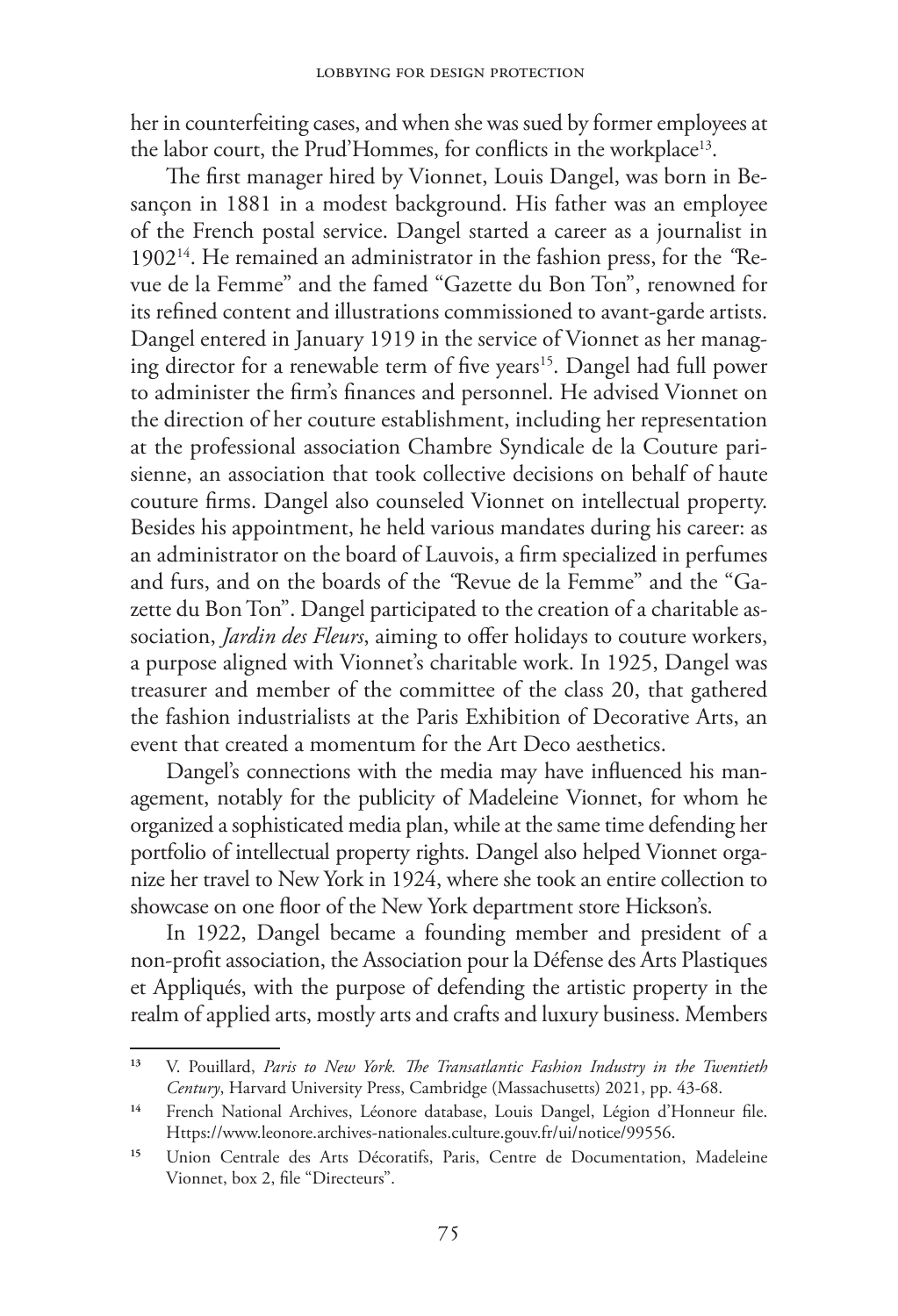included in addition to Vionnet, the haute couture firms of Jeanne Lanvin, Jenny, Worth, Poiret, Chéruit, Paquin; textile manufacturers Rodier and Bianchini Férier, shoemaker Pérugia, and jeweler Louis Cartier<sup>16</sup>.

In his capacity of president of this Association, Dangel lobbied the French government and the media in order to reinforce intellectual property for couture, using the slogan "copying is theft", which was also repeated in Vionnet's communication and carved on the walls of her showrooms in Paris.17 The same association prevented the reproduction of the patterns for the haute couture designs in France, thereby aiming to undercut the reproduction of haute couture by mass manufacturers in France<sup>18</sup>. From the early 1920s, Dangel proceeded to have supposedly counterfeited garments seized by the police on the premises of the copying firms, in order to show the copies as proof in the court<sup>19</sup>.

# **Dangel's activity at the 1925 Paris Congress of the Association littéraire et artistique internationale (alai)**

In the mid-1920s, the lobbying of Dangel and of the Association that he presided focused on the revision of the law of 14 July 1909 on the protection of industrial design ("loi du 14 juillet 1909 sur la protection des dessins et modèles"), that the Association judged insufficient to protect couture from counterfeits<sup>20</sup>. His lobbying took a more concrete turn at the 1925 Paris Congress of the Association littéraire et artistique internationale (alai), that aimed to reinforce the protection of copyright and harmonize intellectual property rights at the international level. Dangel had an active role in finding financial resources for the organization of this ALAI congress in Paris<sup>21</sup>. Congressists were taken off sessions to visit landmarks, including displays of paintings and signed furniture at Musée Carnavalet and in *hôtels particuliers*, and to

**<sup>16</sup>** H. Lapauze, *Dans le royaume de la mode*, in "La renaissance de l'art francais et des industries de luxe", 1 January 1923, p. 587.

**<sup>17</sup>** B. Kirke, *Madeleine Vionnet*, Chronicle Books, San Francisco 1991.

**<sup>18</sup>** N. Green, *Ready-to-Wear and Ready-to-Work: A Century of Industry and Immigrants in Paris and New York*, Duke University Press, Durham 1997, p. 81.

**<sup>19</sup>** M. Ducray, *Copier, c'est voler*. *Ce qu'est la situation de notre industrie de luxe en présence d'une copie audacieuse et clandestine*, in "Excelsior: Journal Illustré Quotidien", 20 février 1930, p. 2.

**<sup>20</sup>** Ducray, *Copier c'est voler*, in "La Liberté", 25 August 1925, p. 3.

**<sup>21</sup>** Association littéraire et artistique international, *Compte-rendu du Congrès de 1925*, 34, s.e., Paris 1925, p. 131.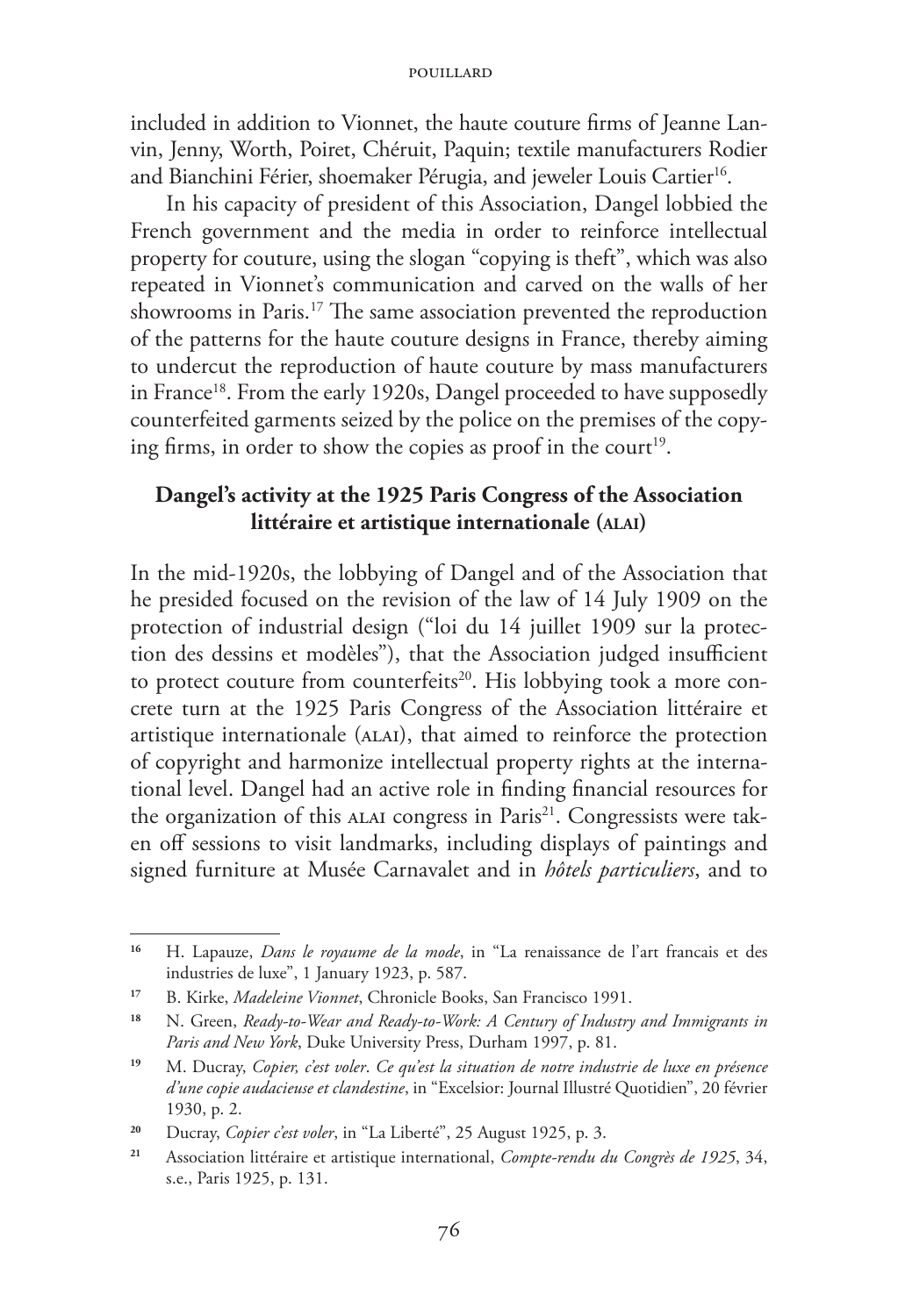the houses of Vionnet, Drecoll, Worth, and Poiret<sup>22</sup>. The fourth session of the alai, on 4 June 1925, was dedicated to the protection of arts and crafts ("protection des oeuvres de l'art appliqué")<sup>23</sup>. Participants to the meeting mentioned that arts and crafts designs ("dessins et modèles") were much less protected than the authors' right, patent, trademarks, and country-of-origins labels. By contrast, explained meeting participant and rapporteur Fernand Jacq, arts and crafts designs were nearly denied protection.

This was not quite exact in the case of France, where fashion industrialists also used authors' right to protect their designs in the courts. The possibility to combine both industrial design protection, and authors' rights, was based on the doctrine of the unity of the arts, that prevailed in France and in Germany, but not everywhere in Europe, neither in North and South America, other markets that imported haute couture. Lawyers used this combination in the French courts to win their cases against counterfeiters. But this was not possible everywhere, which motivated French industrialists to lobby for a reinforcement of design protection<sup>24</sup>.

To this end, the alai meeting members put propositions forward. These aimed to protect a design even if it had not been registered; to protect designs independently from the laws on artistic and literary property; to make the registration envelope (technically called envelope Soleau<sup>25</sup>) a sufficient proof for protection; to offer longer protection to designs, even if they were not exploited for some time; and to extend the protection of designs on international markets. These propositions, insisted some members of the group, rested upon the 1902 law of industrial property, that itself was an amendment to the French authors' right law of 1793. The principle they followed was summarized under the concept that there were no distinction between higher and lower arts ("Il n'y a ni arts majeurs, ni arts mineurs"<sup>26</sup>) – and therefore, no

**<sup>22</sup>** Ivi, p. 149.

**<sup>23</sup>** Ivi, p. 108.

**<sup>24</sup>** Pouillard, *Paris to New York*, cit., pp. 69-106; Association littéraire et artistique international, *Compte-rendu du Congrès de 1925*, cit., p. 109.

**<sup>25</sup>** J. Pénin, *Enveloppe Soleau et droit de profession antérieure: définition et analyse économique*, in "Revue d'économie industrielle", cxxi, 2008, pp. 4, 85-102, 121; E. Hemmungs Wirtén, *In the Service of Secrecy: An enveloped history of priority, proofs, and patents*, in "Journal of Material Culture", xxvi, 2021, 3, pp. 26, 3, 241-61.

**<sup>26</sup>** Association littéraire et artistique international, *Compte-rendu du Congrès de 1925*, cit., p. 110.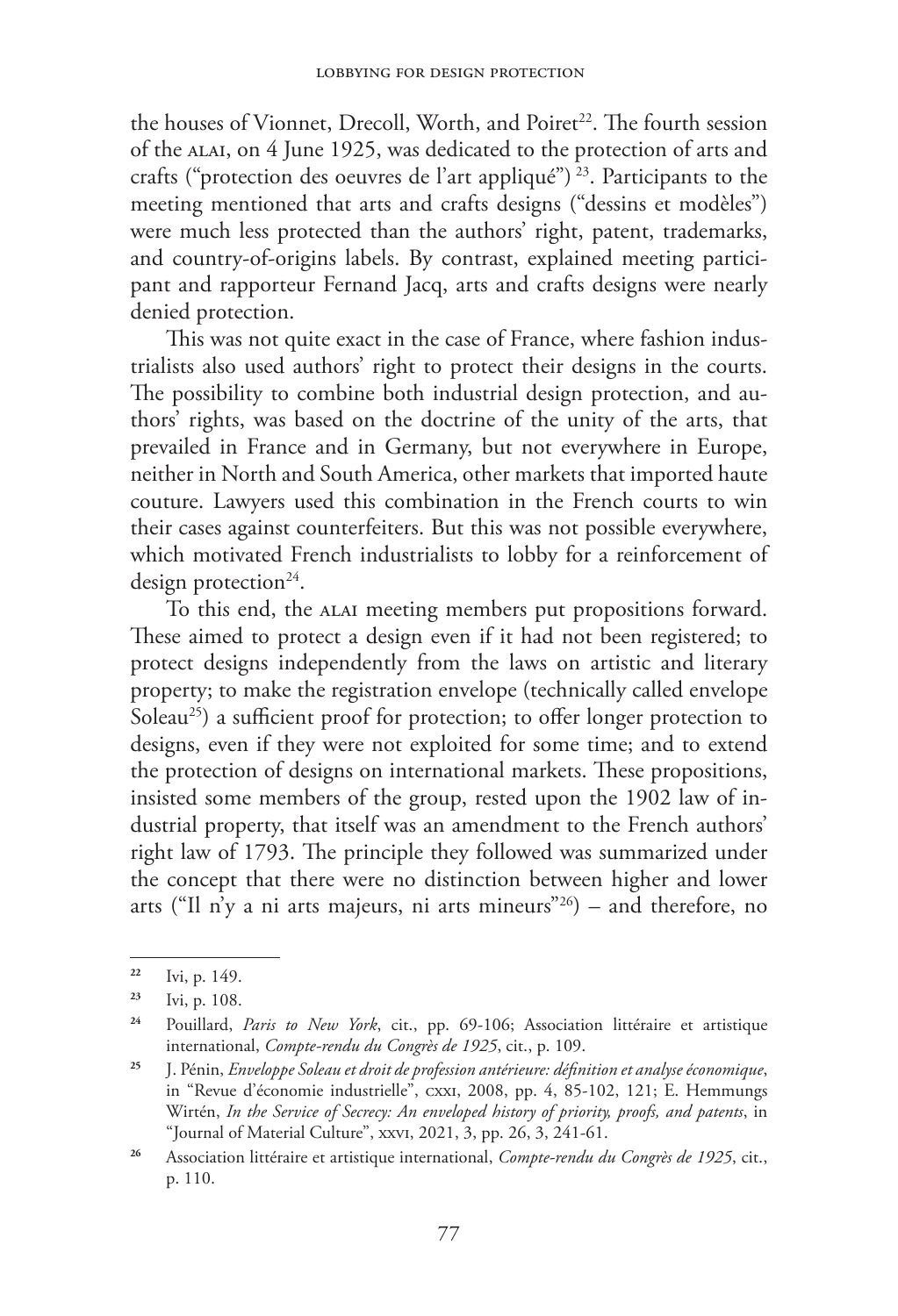distinction between high and low authorship, which in turn, equaled to giving high authorship to all productions of the arts and crafts. The ALAI accepted those principles and recommended the use of the envelope Soleau. The Bureaux Internationaux pour la Protection de la Propriété intellectuelle (birpi), then the higher international instance for the unification of intellectual property law, were vested with the role of extending information and practices on the protection of design to countries that followed different rules of authorship.

The discussion then went on the situation of the United States, that remained so far outside of the Berne system of the protection of authors' rights resulting from the Berne Convention of 1886 and its revisions, and would remain outside the Berne system until 1989. Furthermore, the protection of arts and crafts was of the resort of the Convention of the Paris Union of 1883, for the enforcement of which there was no efficient international organization. It is in this context that the group working on arts and crafts at the ALAI in 1925 decided to promote the international registration of designs<sup>27</sup>. The Bureaux Internationaux had started working on this issue before the war. An important question was the harmonization of the term of protection, which was very diverse between member countries, as shown in the table below.

| Duration of protection for designs Countries |                                             |
|----------------------------------------------|---------------------------------------------|
| Two years                                    | Italy                                       |
| Three years                                  | Austria and Hungary                         |
| Five years                                   | Sweden                                      |
| Ten years                                    | Japan, Mexico, Serbia-Croatia-Slovenia      |
| Twelve years                                 | Poland                                      |
| Fourteen years                               | United States of America                    |
| Fifteen years                                | Cuba, Denmark, Dantzig territory, Germany,  |
|                                              | Great Britain, Norway, Switzerland, Tunisia |
| Twenty years                                 | Spain                                       |
| Fifty years                                  | France                                      |
| Perpetuity                                   | Belgium, Portugal                           |

Table: duration of protection for designs in 1925<sup>28</sup>

**<sup>27</sup>** Ivi, p. 111.

**<sup>28</sup>** Ivi, pp. 112 - 3.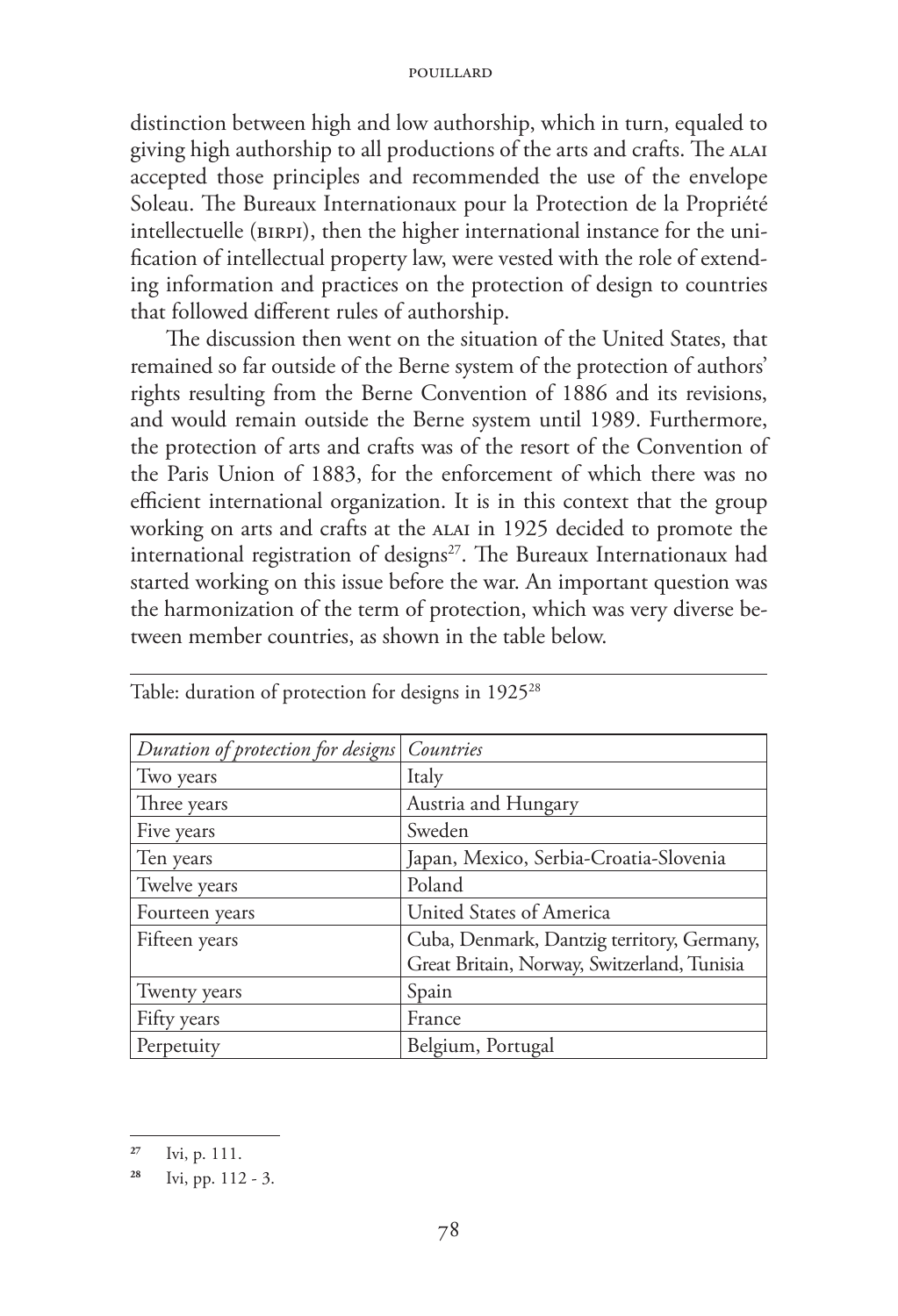Facing such a disparity, the Bureaux Internationaux proposed to unify the term of the protection to fifteen years, with the possibility of an ulterior amendment to twenty or even twenty-five years. Since most designs were made for seasonal industries and submitted to change according to fashion cycles, the Bureaux were pushing for a very long term of protection.

The second important question that the report from the Bureaux Internationaux, discussed in the 1925 meeting of the ALAI, tried to solve, was the centralization of design registration. In 1922, was noted in the report, 284,192 designs had been registered in 22 countries. The idea was to gather all registrations worldwide at the siege of the Bureaux in Berne<sup>29</sup>. This proposal went through further discussions.

Following this, Louis Dangel and Maître Flach, who both worked with Vionnet and were present at the meeting of the ALAI, proposed that the group discuss a new French proposition of law, that aimed to augment the repression against counterfeiters. French representative André François-Poncet presented the text and exposed the methods used to counterfeit designs. Dangel was an ardent supporter of raising the penalties meted out by counterfeiters. His main argument in this discussion was that dresses were works of art – rather than arts and crafts – and should be protected as such, which ruled out the argument of utility put forward by the opponents to a stronger protection for fashion design. Dangel went on working on the commissions aiming, in France, at revising the laws protecting design<sup>30</sup>.

In 1927, Dangel was awarded the Legion of Honor by the French government. Marcel Knecht, director of daily "Le Matin", received him in the Legion of Honor as it was the usage. Dangel's Legion of Honor file shows that it is for founding and presiding the Association pour la Défense des Arts Plastiques et Appliqués that he received the distinction<sup>31</sup>. In 1932, two other administrative directors of haute couture firms also favorable to a stronger regime of intellectual property for fashion, Jean Labusquiere at the house of Lanvin, and Marcel Trouyet at the house of Vionnet, were also awarded the Legion of Honor<sup>32</sup>.

**<sup>29</sup>** Ivi, p. 113.

**<sup>30</sup>** Ivi, pp. 116-7.

**<sup>31</sup>** Louis Dangel Legion d'Honneur dossier, online: https://www.leonore.archivesnationales.culture.gouv.fr/ui/notice/99556.

**<sup>32</sup>** *Legion d'Honneur*, in "Vogue", 1 January 1831, p. 68.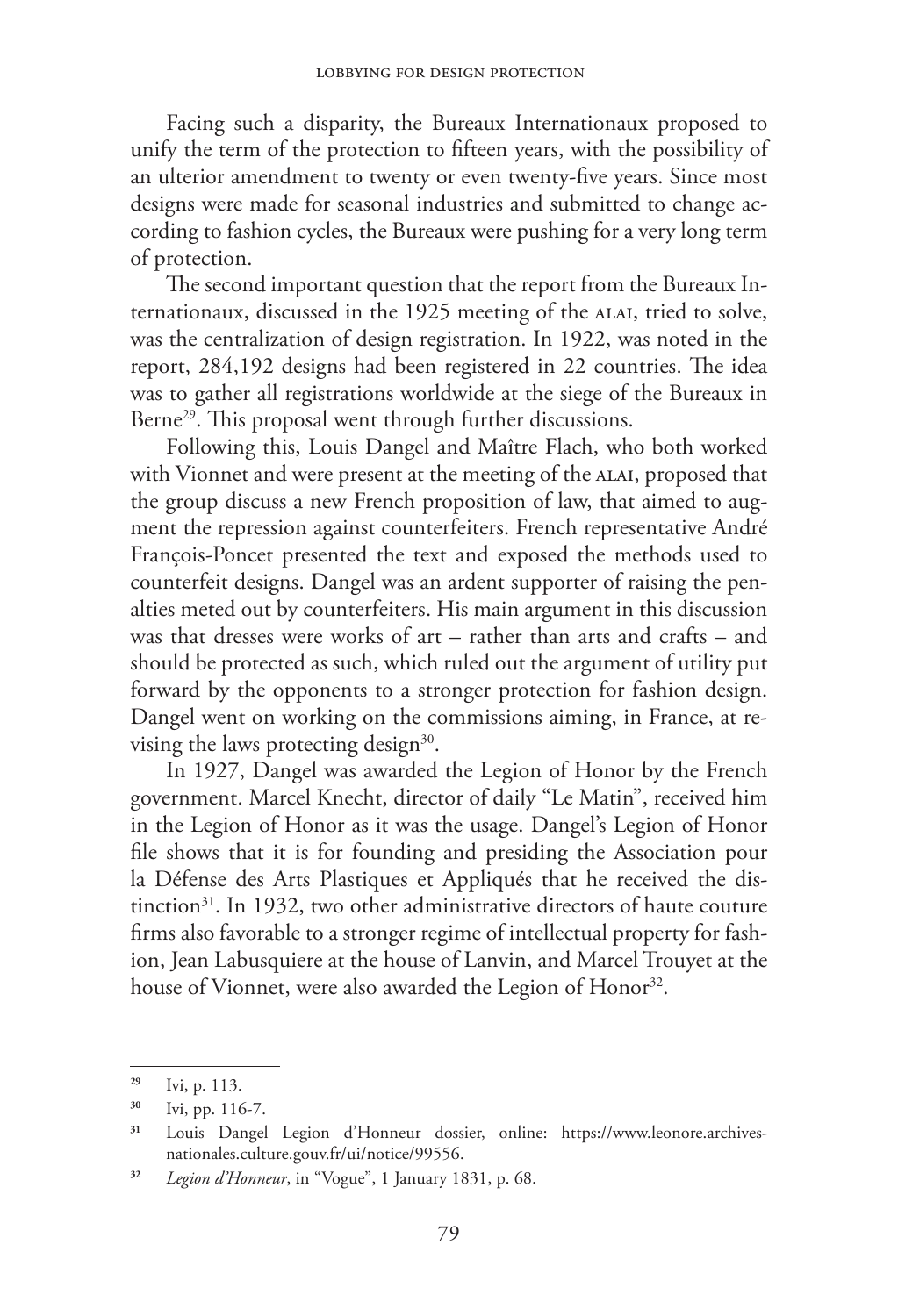### **Copies perceived as a threat to the industry**

Dangel's association gained visibility at least on the domestic market, although his ambition was to curb counterfeits on the international markets. In 1930, it was estimated that the annual revenue of haute couture was then one billion French francs, of which two thirds were made by exports. Dangel's association estimated that haute couture could double its revenue from exports if copying had not been possible<sup>33</sup>. Yet the argument that imitations were an advertising for haute couture did not appear in his interventions<sup>34</sup>. Interviewed by the newspaper "Excelsior" in 1930, Dangel set up to the challenging task of defining creativity in haute couture. What defined the role of Paris in this industry, explained Dangel, was its influence on the industry internationally. But he also nuanced the capacity of haute couture to be innovative, adding that for a prominent haute couture firm, thirty or forty designs over 250 or 300 per season would be veritably innovative and directional. This was acknowledging the ambiguity of creativity in an industry that was derivative and utilitarian, even in higher luxury, as haute couture was<sup>35</sup>.

During those years, Vionnet became very active as a plaintiff against counterfeiters in the Paris small crimes court (correctionnelle). In the courts, Vionnet was represented by lawyer Maitre Flach. The activity of couture firms shows that entrepreneurs in the couture trade then started to use the skills of lawyers for a variety of issues, and that the expertise of these jurists specialized during the interwar period. Indeed Maître Flach also defended the house of Vionnet in cases of labor litigations at the consular jurisdiction (Prud'Hommes court)<sup>36</sup>.

Dangel was followed at Vionnet by a jurist, Armand-Hyppolite Trouvet<sup> $37$ </sup>, who founded a new association for the protection of haute couture, the Protection Artistique des Industries Saisonnières (pais), that pursued the objective of defending the designers and protecting their works («défense des créateurs appartenant à toutes les industries

**<sup>33</sup>** Ducray, *Copier, c'est voler,* cit., p. 1.

**<sup>34</sup>** J.M. Barnett, *Shopping for Gucci on Canal Street: Reflections on Status Consumption, Intellectual Property, and the Incentive Thesis*, in "Virginia Law Review", xci, 91, 2005, 6, pp. 1381-423.

**<sup>35</sup>** Ducray, *Copier, c'est voler,* cit., p. 2.

**<sup>36</sup>** Pouillard, *Paris to New York,* cit., pp. 43-68.

**<sup>37</sup>** French National Archives, Léonore database, Armand Trouyet, Légion d'Honneur dossier, https://francearchives.fr/fr/findingaid/4c676175b18cff7df15fdd1a372a07ba39fdd632.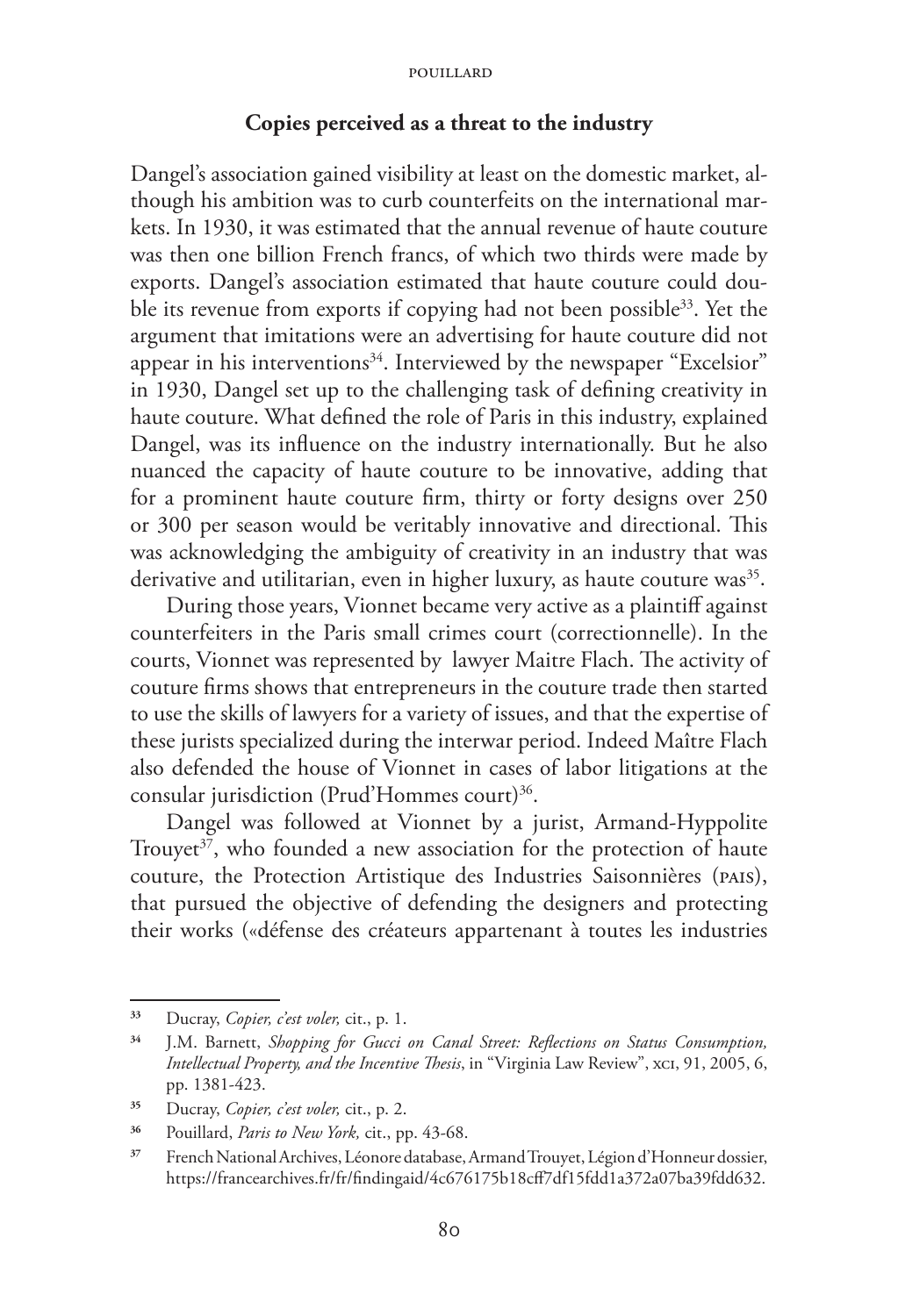saisonnières et la protection de leurs oeuvres»)<sup>38</sup>. Trouvet did not limit his interventions in the media to the defense of creativity against copy. He enjoyed promoting the excellence of Vionnet's work and of her school, and also commented on the designers' aesthetics, for example to show that it suppressed all rigidity ("supprime toute rigidité"39) in dress.

Continuous work in associations and in the French media relayed anti-copyists discourses and aimed at reinforcing the character of authenticity of haute couture. Pierre Gerber, director of the couture firm Callot Soeurs but also, at that time, President of the Chambre Syndicale de la Couture parisienne, defended the authenticity of haute couture by taking the perspective of the defense of haute couture as a French national industry. Trouyet, often along with Gerber, attacked copying in the media, whether it be servile reproduction of designs, or counterfeiting of brand labels. The international trafficking of haute couture was a common ground that united these two perspectives on authenticity<sup>40</sup>.

There was generally a consensus in the French media against the counterfeiters, also called the pirates of haute couture, yet during the Great Depression, a few voices expressed dissent from the anti-copyist activities waged by Trouyet, as in the satirical paper "Bec et Ongles", that opposed the repressive stance of Trouyet and Gerber to other couturiers. As representative of these other couturiers, the newspaper mentioned Lucien Lelong, who thought that a regular renewal of the couture collections was more efficient to deter copyists, than waging pursuits against them. But in practice all these couturiers worked with the similar agenda of promoting the productions of haute couture and curbing counterfeits<sup>41</sup>.

Avoiding a depreciation of the "Paris" brand became a central agenda for the couturiers in the aftermath of the Great Depression<sup>42</sup>. A close reading of the sources for the work of the lobbyists, as exemplified here by Louis Dangel and Armand Trouyet, shows a shift of strategies, from

**<sup>38</sup>** Association Pour La Protection Artistique Des Industries Saisonnieres - Paris (net1901. org); M. De Camp Crawford, *The Ways of Fashion*, Putnam, New York 1941, p. 72; F. Sterlacci, J. Arbuckle, *Historical Dictionary of the Fashion Industry*, Scarecrow Press, New York 2007, p. 396.

**<sup>39</sup>** "Le Plaisir de Vivre", Octobre 1926, p. 14.

**<sup>40</sup>** See for example *L'Instruction réserve de nouvelles surprises*, in "L'Intransigeant", 28 October 1931, p. 3.

**<sup>41</sup>** *La Mode. Les drames de la couture*, in "Bec et ongles: satirique hebdomadaire", 18 February 1933, p. 15.

**<sup>42</sup>** *L'Instruction reserve de nouvelles surprises*, cit.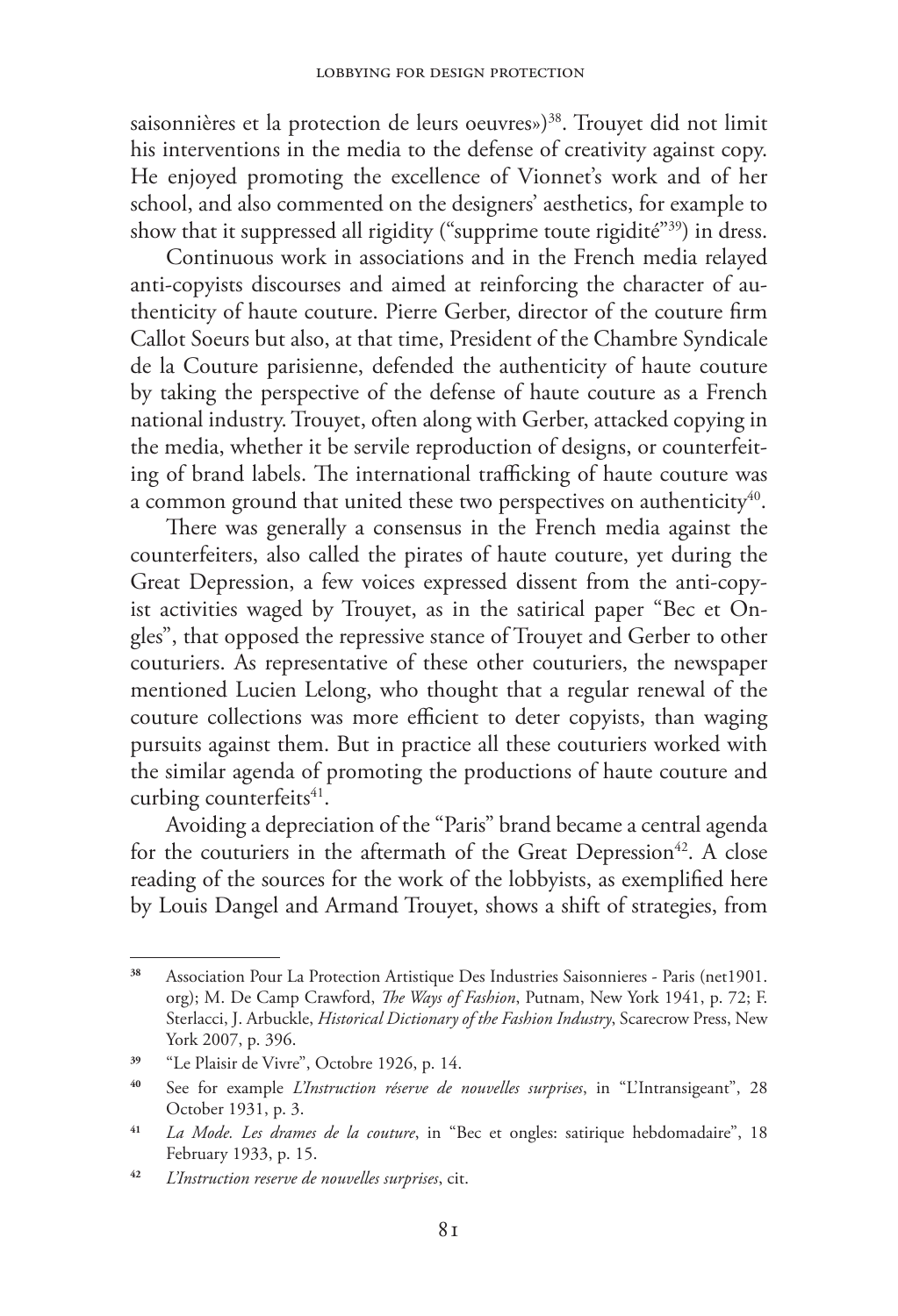promoting author's right law, to increased emphasis on branding and place-of-origin labels. A hypothesis is that the Great Depression toned down the injunctions to buy haute couture originals. At the same time, the campaigns for buying national products and the emphasis on branding took greater importance. Country-of-origin labels were also gaining prominence in other domains, such as in wine and liquors. In fashion, the protection of place-of-origin names and labels, such as "Paris" and drawings of the Eiffel tower, would become protected in France in 1943.

# **Fashion intellectual property across the Atlantic**

The pais under the leadership of Trouyet developed international cooperation towards its objectives. In this process, it started working with United States-based entrepreneurs for a better protection of design. Trouyet liaised with entrepreneurs such as Maurice Rentner, a prominent high-end manufacturer who founded an association, the Fashion Originators' Guild of America, with the objective of protecting and registering design in the United States. The Guild aimed to protect all designs, not just the ones originated in the United States, but also the designs bought in Paris by United States industrialists with an official right of reproduction. In other words, the Guild aimed to grant intellectual property to any creative design without distinction of origin. A concrete plan of action was set up in 1929, aiming at better surveillance of the deliveries of haute couture shipping, in order to undercut style *leaks* as they were called, or unwanted copying by intermediaries. The project of a greater integration between the teams led by Trouyet in France and Rentner in the United States, was however cut short by the consequences of the Great Depression and then Second World War.

Despite these limitations to the common effort of associations promoting intellectual property, industrialists and lawyers tried to obtain better protection for design in the United States. Among these advocates was Sylvan Gotshal, who in 1931 founded with Frank Weil and Horace Manges the law firm Weil, Gotshal and Manges, today one of the largest law firms in the world. Gotshal worked to protect law in the textile and fashion industries, and he wrote four books on the topic. By his death in 1968, the "New York Times" presented Gotshal as a «crusader for protection of designs»<sup>43</sup>.

**<sup>43</sup>** *Sylvan Gotshal, Textile Lawyer; Crusader for Protection of Designs is Dead at 71*, in "New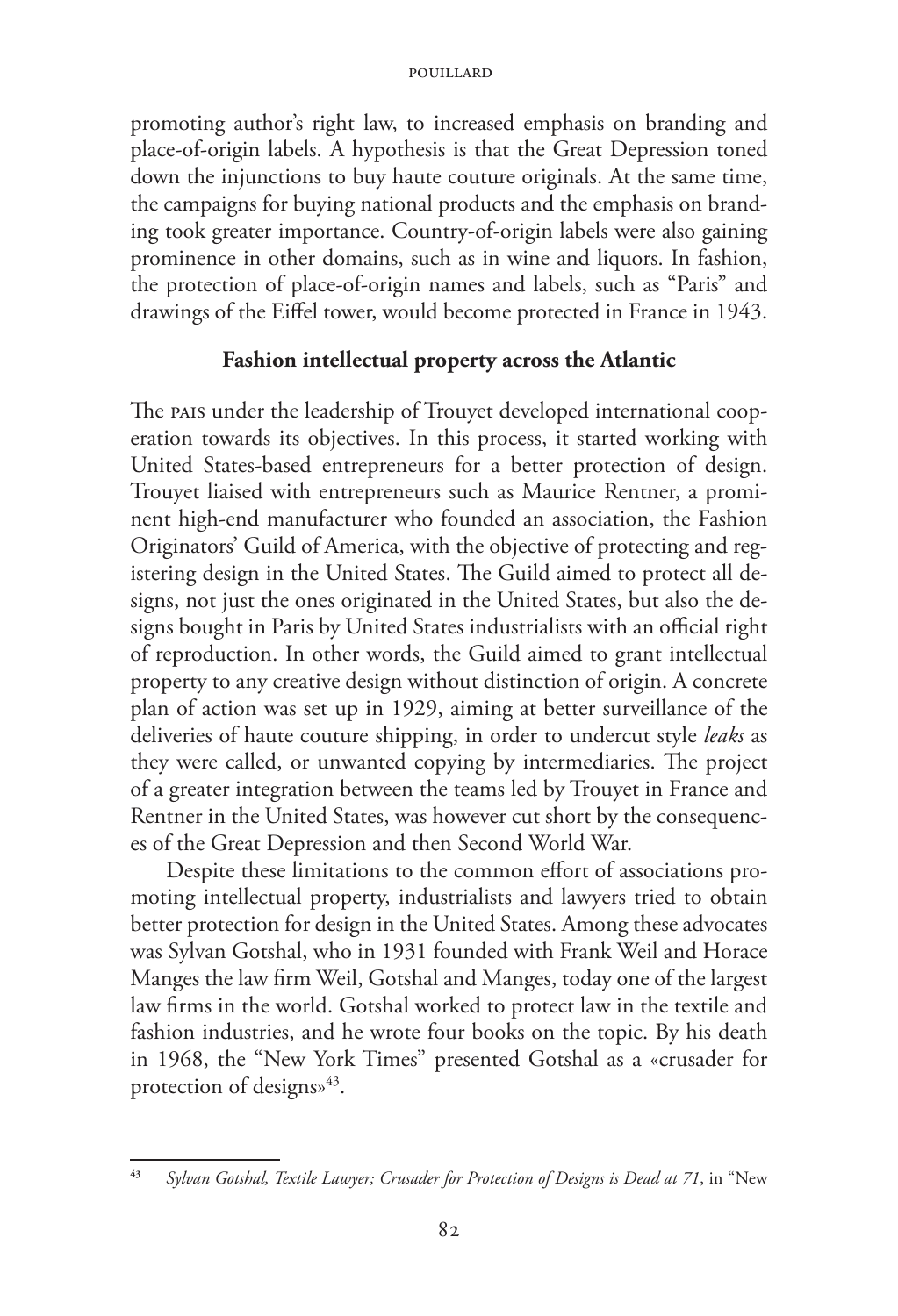Gotshal had started his activity in the US intellectual property law for the realm of fashion textile during the interwar period. The United States was then the largest consuming market in the world, with an average higher standard of consumption of fashion goods than in Europe<sup>44</sup>. Several European countries then had a rather comprehensive system of intellectual property rights for fashion and design. This was not the case of the United States. Gotshal was alarmed by this situation, and became during the 1920s an advocate for reinforcing intellectual property in the United States. In so doing, Gotshal was up to a daunting task. Fashion production was of good standard in the United States, but fashionable merchandise was considered first and foremost for its function of utility, rather than for aesthetic creativity. Promoting the democratization of fashion, or the access of all to fashionable designs as it was done in the United States was not illogical. Sociologists in the nineteenth century, including in France with scholars such as Gabriel Tarde, wrote that fashion was imitation. In this process, the derivative nature of fashion design made it impossible to protect. Gotshal aligned with the French view that fashion design should enjoy higher protection against copying – and also, therefore, against democratization.

# **Protecting silk designs: a first step towards protection in the United States?**

Gotshal participated in numerous Congressional hearings in which design bills were examined and discussed. A case evoked during the Congressional hearings supporting a design protection amendment was the Cheney vs. Doris Silk case. Cheney was an important US firm specialized in silk manufacturing, whose weight could be sufficient to lobby in favor of a change in the law. Despite the support of several industries, such as the small furniture industry, in favor of the inclusion of design in the US copyright law, other industries, such as the car parts industries, kept opposing design protection.

The Vestal and Sirovich draft bills for design protection in the United States were discussed several times during the 1930s. Gotshal contributed to the rewriting of the Sirovich bill in a form that was much more restricted than earlier drafts, aiming to just keep in the text the

York Times", 12 August 1968. Https://www.nytimes.com/1968/08/12/archives/sylvangotshal-textile-lawyer-crusader-for-protection-of-designs-is.html.

**<sup>44</sup>** V. De Grazia, *Irresistible Empire: America's Advance Through Twentieth-Century Europe*, Belknap Press of Harvard University Press, Cambridge (Massachusetts) 2005.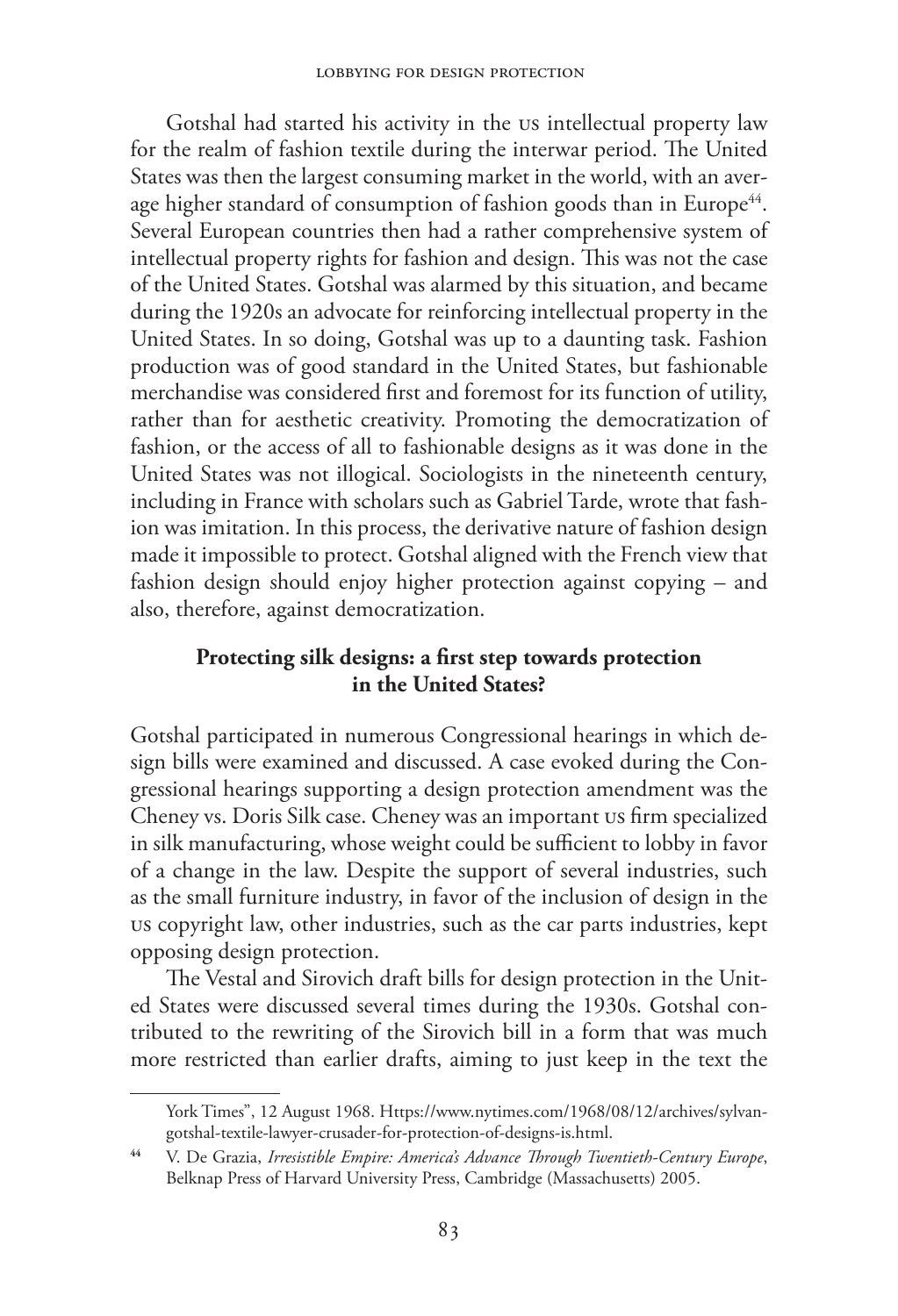protection of designs printed on silks, that had been since 1928 protected, at the private initiative of organized industrialists, by a registration bureau. An important number of manufacturers had registered designs for protection. These industrialists generally found the system useful to protect their designs more efficiently than under the United States design patent law of 1842. The American patent law was indeed effective for the protection of scientific innovation but, as silk manufacturers voiced in the Congress hearings on design registration of 1930, the problem was that the patent system was working to slowly to protect silk designs, that were renewed at a seasonal rhythm<sup>45</sup>.

As slow and expensive as it was, the design patent system was still used by the textile manufacturers to attempt to protect their designs in the United States. But in such cases, a hurdle remained with the attribution of the patent. Gotshal, in his writings on the defense of a design registration, mentioned the case of a patent in silk, that had been filed by manufacturers Hamil & Booth in 1882, and that the patent administration had refused to register. Gotshal mentioned that such refusals precisely led the silk industrialists and numerous others, including lace makers, wallpaper firms, stove manufacturers, and jewelers, to demand a better protection for arts and crafts. Later on, in 1930 when congressional hearings were taking place in Washington in order to determine whether design could be added to the copyright law, Thorvald Solberg, the United States register of copyrights, explained that the proportion of textile and fashion patent designs applications rejected was still 50%<sup>46</sup>.

Despite Solberg's support towards increased protection for arts and crafts under the patent, but also potentially under the copyright law, no progress was made during the first decades of the twentieth century. This, according to Gotshal, was because the United States as a nation were not ready to acknowledge the creative content of the arts and crafts. Copyright was thus limited to the high arts<sup>47</sup>. But the limit between high and low in the arts was itself a movable boundary, and was abundantly discussed in the court hearings.

Gotshal developed a tireless activity to support the inclusion of fashion in the United States intellectual property law. He regularly partic-

**<sup>45</sup>** *Hearings, United States Congress, House, Committee on Patents, 1930, Copyright registration*, Columbia University Press, New York 1945, p. 8; Marcketti, Parsons, *Knock it off*, cit., p. 33.

**<sup>46</sup>** Ivi, pp. 99, 111.

**<sup>47</sup>** S. Gotshal, *The Pirates Will Get You*: *A Story of The Fight for Design Protection*, Columbia University Press, New York 1945, pp. 10, 17.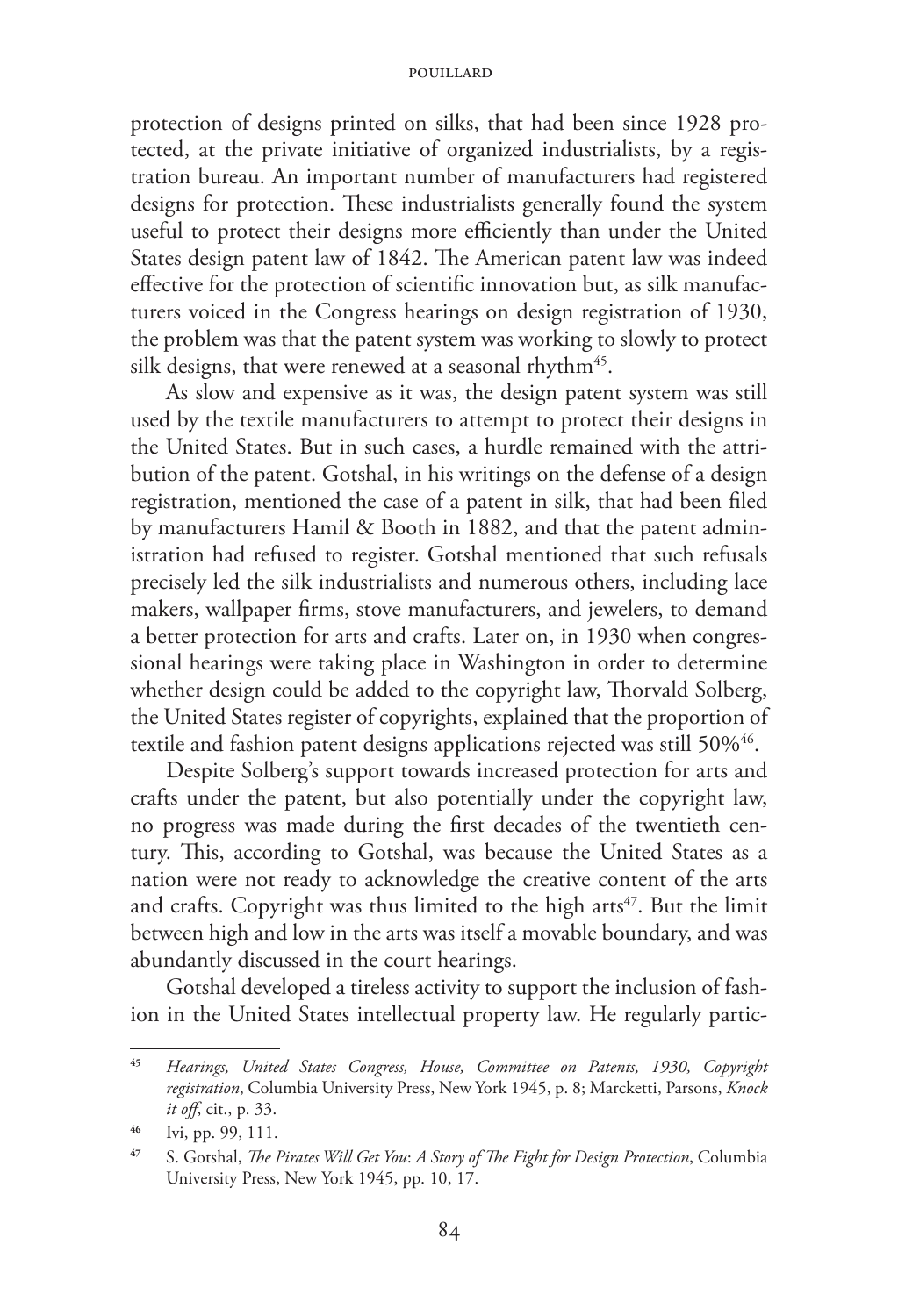ipated to draft bill hearings in the United States Congress. The first case occurred in 1930, for the copyright registration of designs. The 1930 hearings opened a rich discussion on the potential extension of the United States copyright law to cover some fashion creations. There was no question to extend the copyright law to the protection of the entire scope of fashion design, though, as it was the case in France. During the 1930 Congressional hearings, the kind of objects covered remained restricted to prints on textile.

As mentioned above, from 1928, a group of United States silk manufacturers had started organizing a Design Registration Bureau for the protection of silk designs. These patterns were engraved on metal cyl- $\frac{1}{2}$  inders, then printed on silk fabrics<sup>48</sup>. The cost of printing fabric, which was the main concrete example of a fashionable merchandise discussed during the 1930 Vestal Bill hearing, was presented as the reason for demanding protection: «In preparation of a piece of printed silk, the cost of preparing, of acquiring, or securing the design and preparing the rollers is a constant figure of any design. It includes the salaries, the cost of the original design, if we purchase it from a designer, or the salaries of our own designers; it includes pentograph operators, the salaries of pentograph operators and engravers; it includes the cost of proper rollers, and when that work is done, that amount is fixed. […] the greater the yardage the lower the cost of producing it. […] Piracy means short yardage, protection means long yardage»<sup>49</sup>. Other forms of creativity legally protected in the United States were also using cylinders to print and disseminate creative content, such as in the music industry. But cylinder printing was not granted proper protection when it was used for textiles $50$ .

Further discussions brought together the commerce of imitated silk designs, and an analogy with high seas piracy, that proved particularly unconstructive. The 1930s hearings committee members who defended the design bill had still some arguments that could be helpful to their cause. They kept trying to model the protection of the silks designs on the protection of music sheets and music songs. While silks designs were not

**<sup>48</sup>** *Hearings, United States Congress, House, Committee on Patents, 1930, Copyright registration*, cit., pp. 62-3. On the earlier history of cylinder printing, see L. Febvre, H.J. Martin, *The Coming of the Book: The Impact of Printing 1450-1800,* Verso*,* London and New York 1976, p. 12.

**<sup>49</sup>** *Hearings, United States Congress, House, Committee on Patents, 1930, Copyright registration*, cit., pp. 102-3.

**<sup>50</sup>** D. Pretel, *Institutionalising Patents in 19th century Spain*, Springer, New York 2018.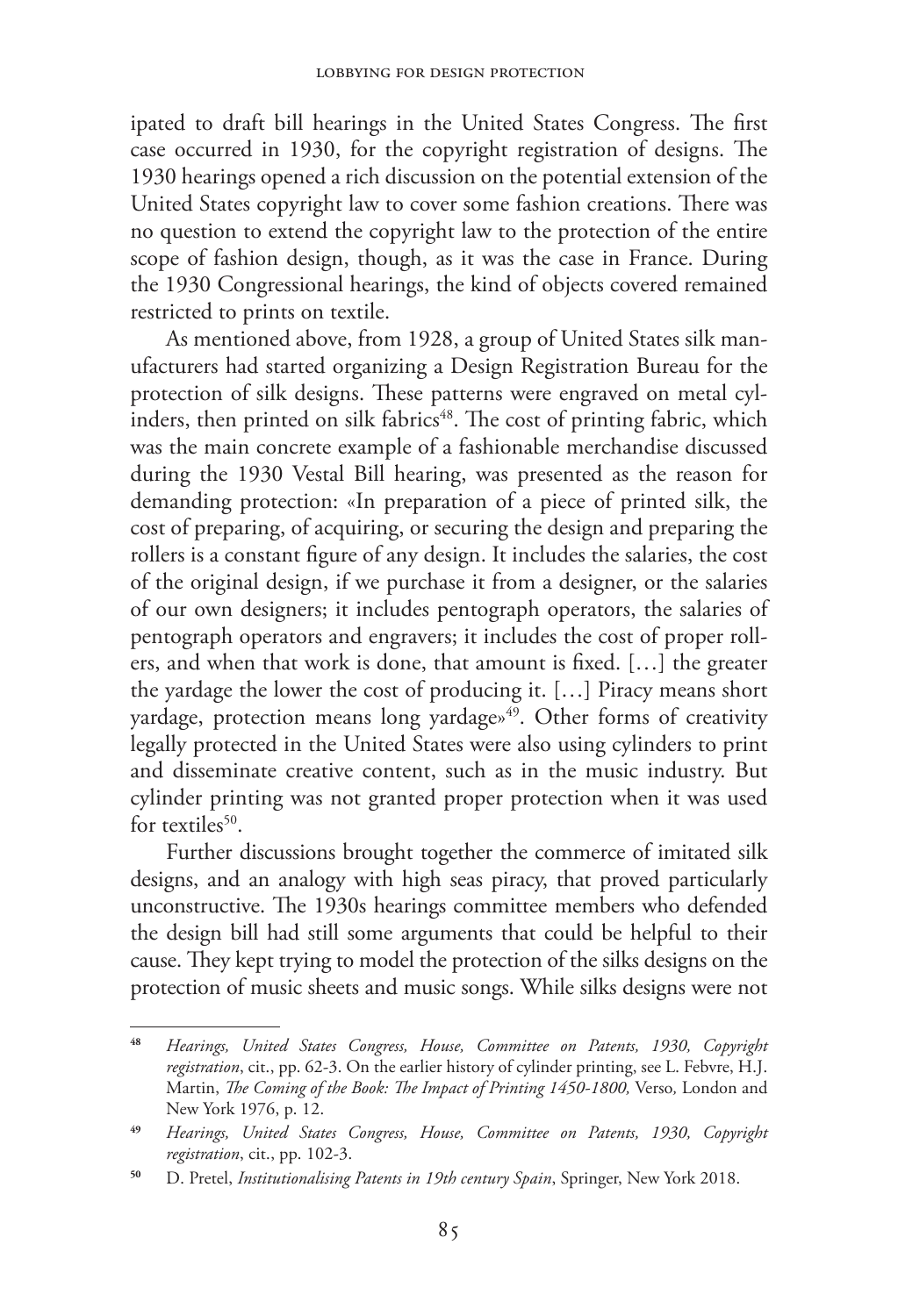protected under the US copyright law, music, including popular tunes, enjoyed copyright protection. Hearings committee member Perkins argued that a bubble pattern printed on silk was similar to the song *Yes, we have no Bananas*: the man who wrote the song did not invent the bananas, but he had the right to copyright the song, said Perkins<sup>51</sup>. A little later in the same hearing, committee member Bloom evoked music again, mentioning that «the deposit of the design in the Copyright Office is merely the registration of that design, the same as you would a sheet of music. Now, the fact is, who originated the design? Not who copyrighted it first, but who originated it first, and if you had the design the same as you have a book or sheet of music, you can deposit it here, but that does not prove who is the originator of the design; you must prove your case in court when the suit is brought to prove who is the infringer. That is the idea»<sup>52</sup>. Such a method of proving copyright infringement in front of a court was applied in the lawsuits filed in France by designers who considered themselves to be counterfeited. But despite the similarities shown by hearing members between creativity in music and in silks, such arguments were not enough to extend copyright protection to silks in the United States.

## **Arguments again design protection in the United States**

The next question that appeared in the hearing was that of the seizure of supposedly counterfeited products. The debate stalled again, because the question of seizing merchandise appeared as infringing on the freedom of the market. A challenge was the responsibility towards the merchant who unknowingly sold goods that proved to be fakes. The argument made in the hearings was that such merchants needed to be protected against risk, and also that competing price levels had to coexist on the market. A further argument against the bill was simply about the breadth of the volume of goods on display in stores, especially in regard with the large popular department stores of cities such as New York. It was impossible to check the entire inventory in order to recoup similarities with other merchandise, argued hearing committee member Lande, who voiced that no penalty could be applied either to the merchant or to the public. The argument was that silk designs, more generally fashion designs, and goods such as tableware and holiday articles, were too

**<sup>51</sup>** *Hearings, United States Congress, House, Committee on Patents, 1930, Copyright registration*, cit., p. 74.

**<sup>52</sup>** Ivi, p. 90.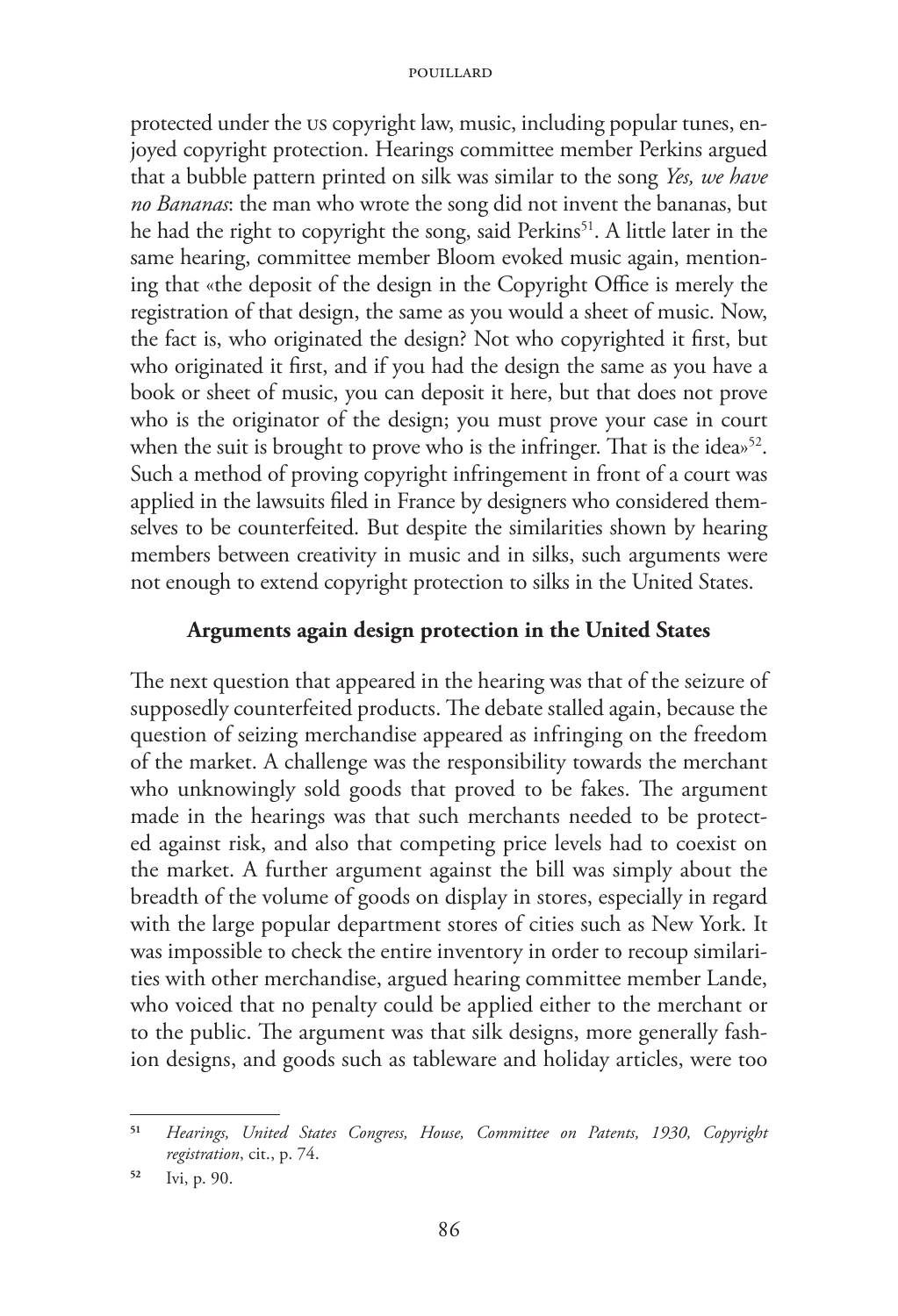broadly disseminated and too commercial to be properly the object of legal protection. Merchandise was too abundant, too generic, too similar to be protected. Lande however thought that trademark remained a relevant protection for such goods, and that trademark protection could be enforced in a relevant manner. Branding already appeared as the solution to the problem of design protection<sup>53</sup>.

Still during the 1930 hearing, representative Lanham exposed that merchants of unauthorized silk goods were equivalent to bootleggers. This term can be found in the works of Elizabeth Hawes, a ground-breaking American designer who developed original lines of women's garments after having trained for a copy-house in Paris. It is that activity that she described afterwards as bootlegging<sup>54</sup>. Further discussions in the Congress became muddled over the question that piracy might be a crime, but this analogy failed to receive entire adhesion by the hearing's participants, who kept discussing back and forth using rather vague concepts of crime, theft, fake and real. The use of the term "pirate" especially contributed to blur the commercial questions that were at stake in the discussion. High seas criminals were far from the reality of silk trade designers, manufacturers, and merchants who sold original designs or cheaper, affordable imitations, that were given away by their intrinsic inferior weight and quality. The discussion mentioned at least one concept that would prove, on the longer term, to be longer lasting in the protection of fashion commerce, which was that of competition<sup>55</sup>. Later on in the same hearings, the argument was pushed further to argue that the French system of design was monopolistic, while United States commerce was competitive<sup>56</sup>.

France was brought again in the debate about the question of protecting silks. Lande discussed the sale of silks at the French department stores. In the most optimistic of his social novels of the Rougon-Macquart series, *Ladies' Paradise*, Zola described the attraction of silks on the inventory of the French department stores, where they remained a staple well into the twentieth century<sup>57</sup>. What Lande wanted to underline when he evoked Zola, were considerations about the origins of silk designs. Printed colored silks were also present in the United States department stores, but, affirmed

**<sup>53</sup>** Ivi, p. 91, 96.

**<sup>54</sup>** Ivi, p. 84; B. Berch, *Radical by Design: The Life and Styles of Elizabeth Hawes*, E.P. Dutton & Co., New York 1988.

**<sup>55</sup>** *Hearings, United States Congress, House, Committee on Patents, 1930, Copyright registration*, cit., p. 89.

**<sup>56</sup>** Ivi, p. 103.

**<sup>57</sup>** Ivi, p. 104.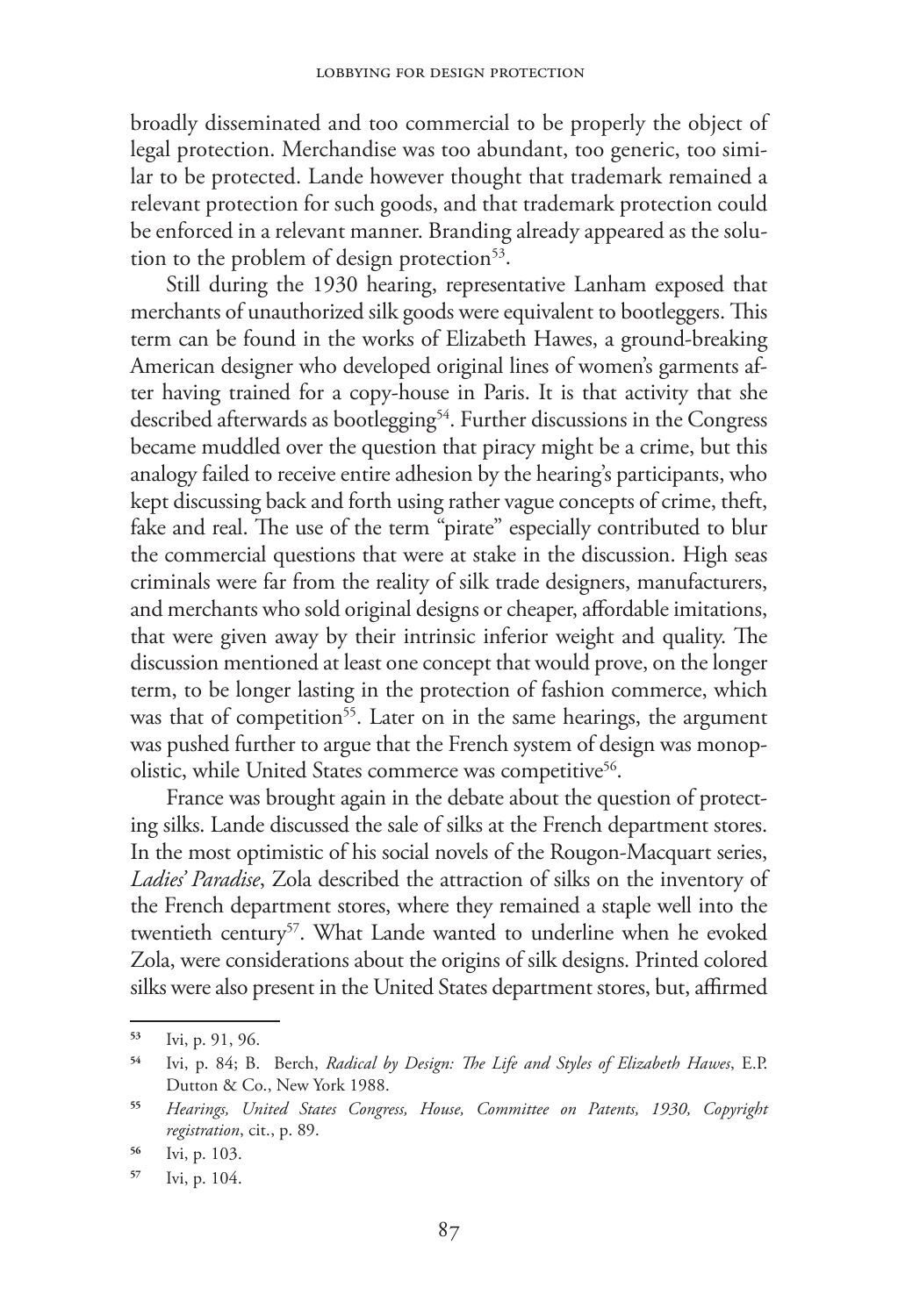Lande, the designs of the American silks were in most cases originated in France. Lande went on to describe the system of monopoly over the designs that he observed in France. He argued that the Vestal bill would, instead of protecting the United States manufacturers, protect the French ones. He went on with the argument of the nation: «You are not going to protect American manufacturers. […] You are going to permit under this bill any French claimer of a creation or of an original design to have its legal representative over here copyright it immediately, though it may have originated with some other small French dealer that it bought it from, before you have a chance to prove that». He then pursued: «Now, who is going to have the monopoly in wearing apparel if it is not the Frenchman, if it is not the foreigner? We hope we will get away from that, but at the present time our styles do come from abroad for women, and that is what you are going to do; you are going to foster, not monopoly for America, but you are going to let someone from abroad come in and claim it, and you have to got to go abroad to find your proof that they did not originate it, and your season is gone and you have created a monopoly for a man who may never have been entitled to it, and you have given it to someone not an American citizen. [...] This gives a monopoly to the foreigner»<sup>58</sup>.

Lande's discourse on the hearing neatly anticipated on the analysis made by historian Carla Hesse, who showed that intellectual property was essentially a part of the instruments available to the protection of international trade. Nations that were at the vanguard of innovation in one domain were eager to protect that innovation, while countries that were laggards promoted more tolerant policies towards copying<sup>59</sup>. Countries that became increasingly innovative would then have a tendency to reinforce their intellectual property laws, but only in the domains where they were innovative, which explains why, for example, the United States had included advertising posters and popular music within the scope of its intellectual property law, but not fashion design.

This belief of international supremacy in design innovation was questioned during the hearing, when Letts, another member of the discussion, asked Lande which percentage of the designs sold in the United States was from Paris. Lande answered that a majority of these designs were from Paris, but he did not produce any figures or evidence to support this claim. Further asked about the «industry in styles […] established and built up in

**<sup>58</sup>** *Ibid*.

**<sup>59</sup>** C. Hesse, *The Rise of Intellectual Property, 700B.C. - A.D. 2000: An Idea in the Balance*, in "Daedalus", 2002, pp. 2, 26-45, 131.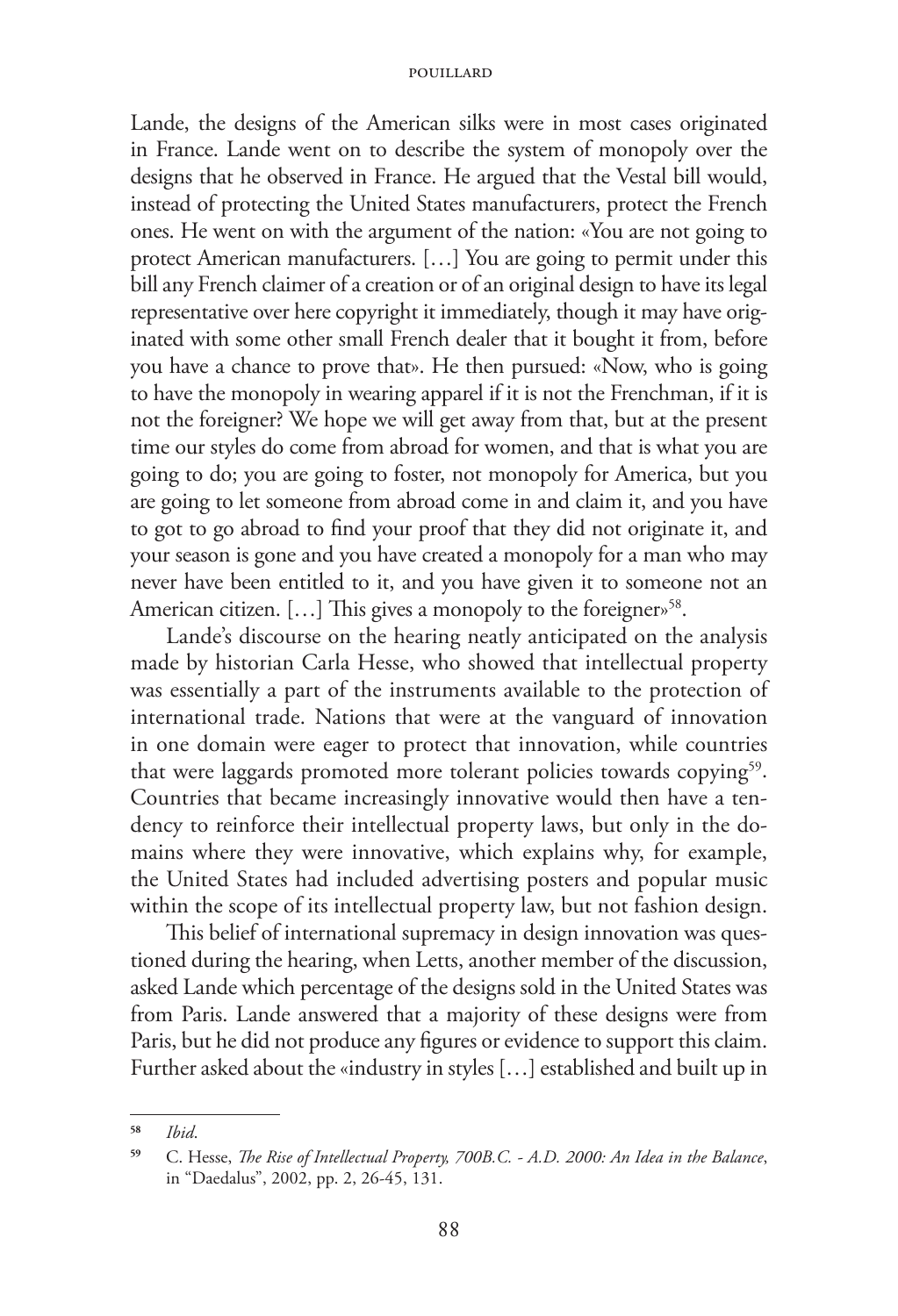this country», Lande ended up answering that he did not know. Another member of the group, a shoe expert (Mrs. Bendelari), mentioned that in shoe industry, it was the United States productions that were sought after on global markets<sup>60</sup>. Despite the lack of proofs showing that protecting origination would effectively profit France rather than the United States, the argument made an impact on the commission, making the supporters of intellectual property rights, including Gotshal, a minority.

The discussions then developed on the potential negative effects of protection, specifically in creating hurdles to competition. On the Committee, Williams developed the argument approached earlier on the competitive features of the US market: «a design patent or design copyright that covers only the shape of the article, the same article made in another shape is available to the public. We are dealing here now not with the monopolization of commodities, but with the monopolization of shapes or ornamentations of commodities»<sup>61</sup>. The argument, then, supported a definition of fashion, garments, accessories resting upon their utility<sup>62</sup>. The argument of utility is indeed the one that has remained dominant in the United States to this day. Garments therefore were not considered to be eligible for high authorship protection.

After the committee hearings, its report went to the House for discussion. In the House of Representatives, arguments on the bill went on about the idea of an American fashion democracy. A majority of representatives saw no major inconvenience to pass the bill, but the Congress was adjourned. The bill went to the Senate in the next session, but there it met important opposition in committee. In 1932, register of copyright Solberg, who was a long-term supporter of increased protection for arts and crafts, retired. Despite the persistent support of a small group of lawyers that included Gotshal, the bill did not go through.

Further hearings took place to examine renewed versions of the bill, that aimed to narrow down its scope. Congressman William I. Sirovich played an important role in these new versions known as Sirovich bill, that did not go through either<sup>63</sup>. After the amendments to the Vestal design protection bill of 1930 failed to pass, Gotshal participated again

**<sup>60</sup>** *Hearings, United States Congress, House, Committee on Patents, 1930, Copyright registration*, cit., pp. 106-7.

**<sup>61</sup>** Ivi, p. 113.

**<sup>62</sup>** Ivi, p. 128.

**<sup>63</sup>** S. Gotshal, *The Pirates Will Get You,* cit., p. 41, Marcketti, Parsons, *Knock it off*, cit., pp. 134-5.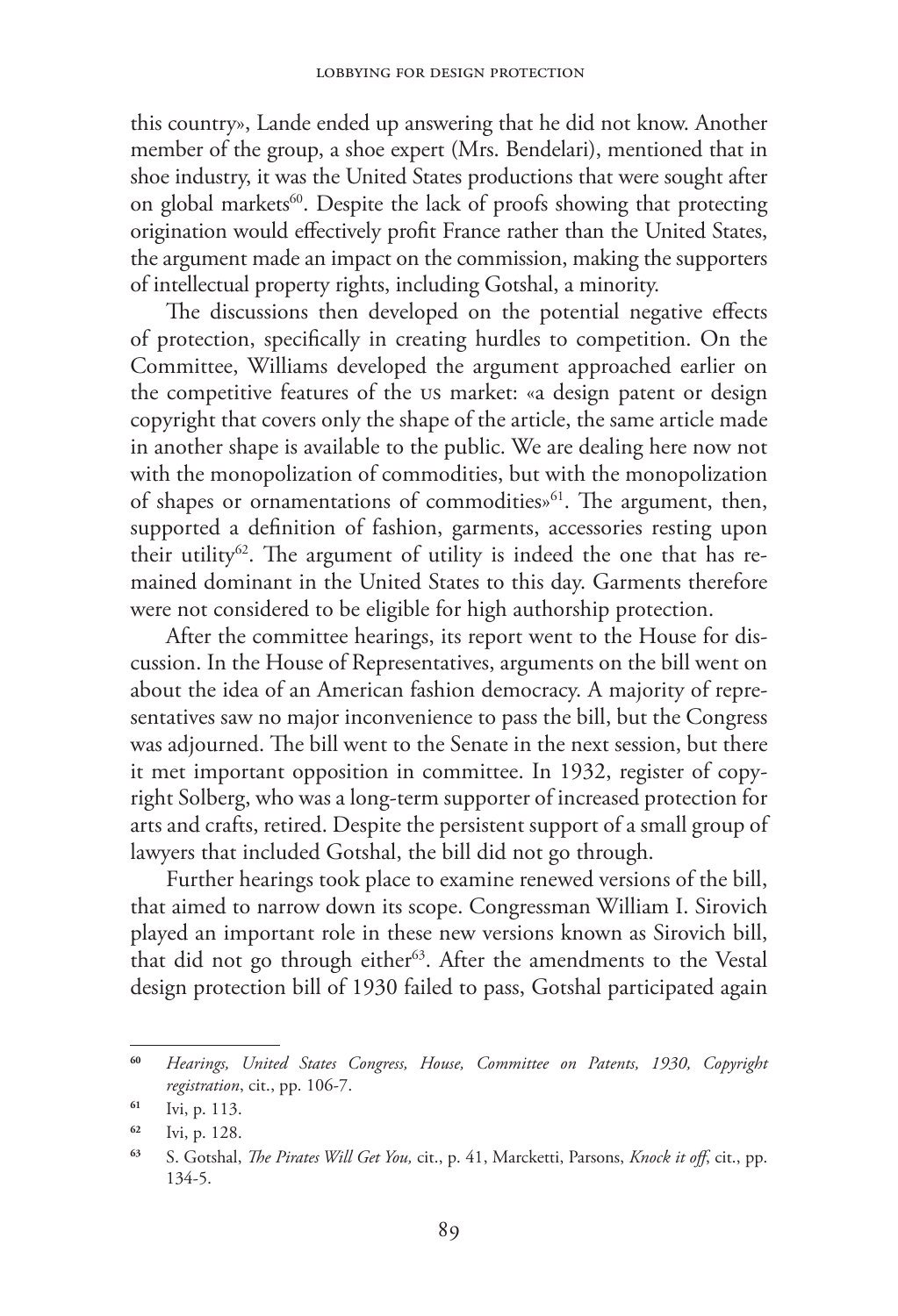in design protection hearings from 1935 to 1937, and he would also participate in further hearings for design bills during the postwar era. The group of industrialists and lawyers supporting intellectual property rights protection for silk and other fashionable designs in the US never managed to convince the majority that fashion should be protected as art, or even arts and crafts. Rather, fashion productions remained considered to be industrial products, whose value derived from their utility<sup>64</sup>.

### **Conclusion**

During the postwar era, the international trade in high fashions intensified again, and with it, the question of intellectual property resurfaced. A new wave of internationalization of haute couture took place in the postwar era, this time based on a shift in the modes of production. While the couturiers who tried to establish earlier in New York had, apart from an unsuccessful attempt by Vionnet, kept producing couture in France to export as finished products to the United States, a new business model emerged during the postwar era. Designers Christian Dior, Jacques Fath, Pierre Balmain proposed, besides haute couture creations, ready-to-wear lines signed with their own trademark, but produced in the United States. This proved to be the winning strategy, that eventually allowed couturiers to sell in the United States, and to capitalize successfully on their brand names, after a half century of failing to do so.<sup>65</sup>

Several important lawsuits waged by Paris couturiers in order to enforce their intellectual property rights in the United States took place during the 1950s and 1960s, such as Boussac vs. Alexander, in which Gotshal represented the French-based Boussac Group, and the Milton case, in which four Paris couturiers sued copyist Frederick Milton<sup>66</sup>. To some extent, the French couturiers then managed to create case law in favor of stricter intellectual property rights for the fashion industry, but without ever obtaining full copyright and design protection for fashion

**<sup>64</sup>** *Congress Hearings, Design Protection Bill, 1935*, US Government Printing Office, Washington 1935, pp. 29-47, *Congress hearing, subcommittee on patents, 1936*, US Government Printing Office, Washington 1936, pp. 841-8, *Congress hearings on the reorganization of the fashion industry, 1937*, US Government Printing Office, Washington 1937, pp. 462-6.

**<sup>65</sup>** See also Pouillard, *Paris to New York,* cit.

**<sup>66</sup>** US Federal District Courts, FSupp/190/594/1622899/, Société Comptoir de l'Industrie Cotonnière et Industrie Boussac.